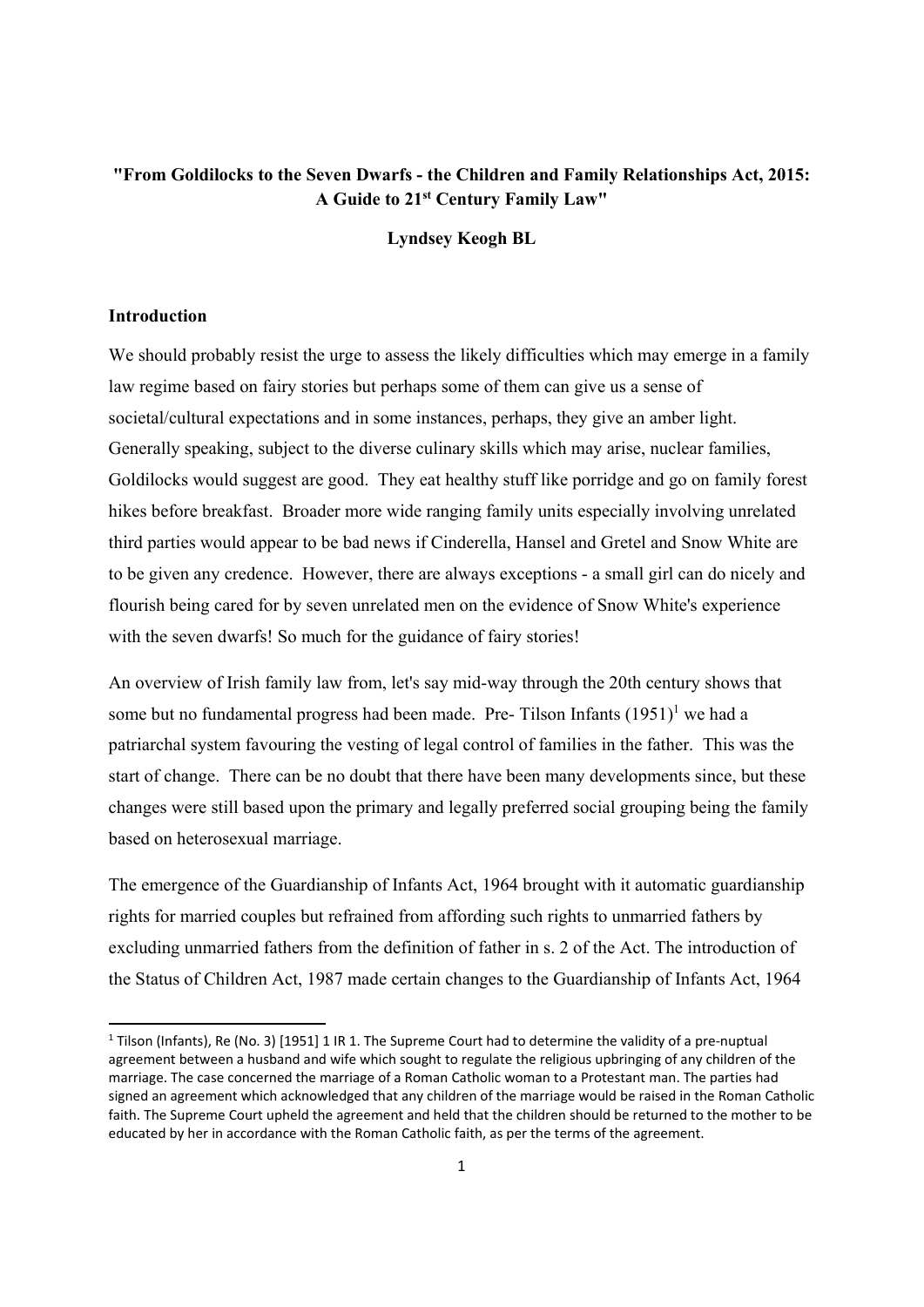including the insertion of s.6A of the 1964 Act by s.12 of the Status of Children Act, 1987 in that it provided unmarried natural fathers the right to being an application for joint guardianship.<sup>2</sup> It was not long before the operation of the section was tested by a father who was not married to the mother of his child.

In  $K v W^3$ , an unmarried father of a child placed for adoption against his will sought to challenge the adoption process. The adoption process at the time, stipulated that the consent of the guardian(s) of the child were required before an adoption order could be made. However, as an unmarried father Mr. K did not have automatic guardianship rights or custody vis-á-vis the child and was not in a position to contest the adoption. Mr. K issued proceedings in the Circuit Court under s. 6A(1) of the 1964Act seeking to be appointed guardian of the child. In the Circuit Court and in the High Court on appeal, Mr. K was awarded guardianship and additionally custody of the child however, Barron J. stated a case to the Supreme Court where it was held that s.6A of the 1964 Act gives the natural father the right to apply for guardianship but does not give him the right to be appointed guardian. The Court was clear to point out that the position of an unmarried natural father is not akin to the legal position of the father married to the mother of his child.<sup>4</sup> Post- Keegan, the enactment of the Children Act 1997 enabled an unmarried father to be appointed guardian of a child with the mother's consent by way of statutory declaration.5 In *GT v. KAO<sup>6</sup>*, the father's mere right to apply for guardianship was questioned. McKechnie J identified a need for greater societal recognition of the role of the unmarried father, who in that case, "from the moment of birth, nurtures, protects and safeguards his child; sometimes to a standard which all too frequently married fathers fail to live up to".<sup>7</sup>

<sup>&</sup>lt;sup>2</sup> Section 6A of the Guardianship of Infants Act, 1964 as inserted by s.12 of the Status of Children Act, 1987 provides that:

<sup>(1)</sup> Where the father and mother of a child have not married each other and have not made a declaration under section 2(4), or where the father was a guardian of the child by virtue of a declaration under section 2(4) but was removed from office under section 8(4), the court may, on application of the father, by order, appoint the father to be a guardian of the child.

<sup>3</sup> [1990] 2 IR 437

<sup>4</sup> [1990] 2 IR 437 at 447.

<sup>5</sup> Section 2(4) of the Guardianship of Infants Act, 1964 as inserted by s.4 of the Children Act, 1997.

<sup>6</sup> [2007] IESC 55

<sup>7</sup> [2007] IESC 55 at para. 50.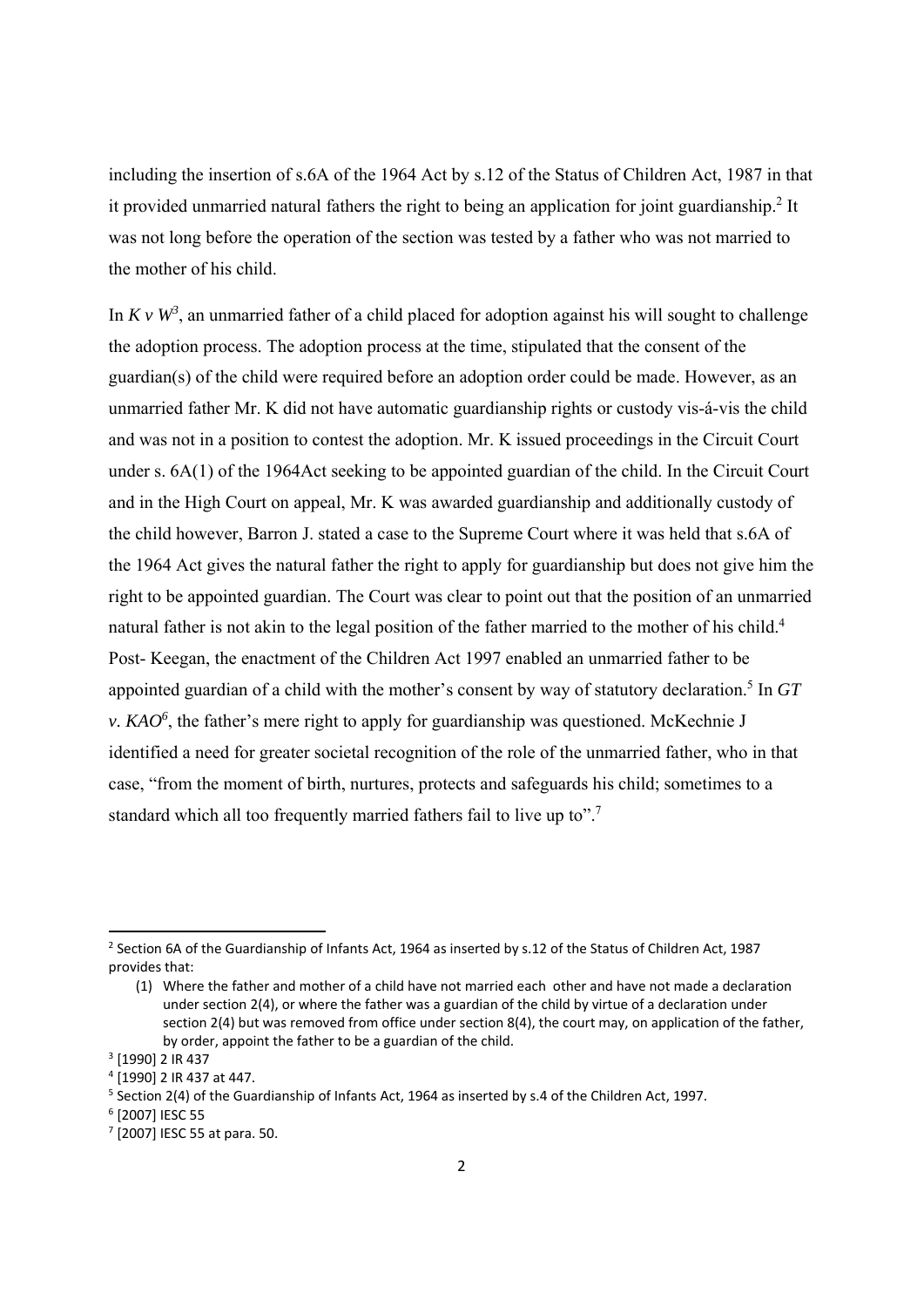More recently, the position of the natural unmarried father was considered in terms of rights of custody in *McB v LE<sup>8</sup>*. MacMenamin J recognised a "clear conceptual distinction" between the concepts of custody and access in respect of the Hague Convention. In addition, the Court found that a so called *de facto* relationship was one which was not cognisable in Irish law.

It is clear that there is significant uncertainty and ambiguity in relation to guardianship, custody and access in respect of non-marital families where no such similarities appear for marital families. The growth of non- traditional and alternative familial structures has left the legislature with no option but to legislate for the vastly different familial landscape which exists in 2015 as distinct from the traditional family model in the 1960's. The Children and Family Relationships Act, 2015 provides a much more comprehensive review of family law in Ireland. The new Act moves completely away from any particular family model and in particular from the heterosexual, nuclear and marriage – based family providing for a very broad range of family structures. In truth, the Children and Family Relationships Act, 2015 finalises the progression of Irish family law from Goldilocks to the Seven Dwarfs.

#### **The Children and Family Relationship Act, 2015 – Part IV**

Given the sheer number of sections in this Act, which total no fewer than one hundred and eighty sections, it would be impossible to analysis each section. This article will focus primarily on Part IV of the Act which deals with the amendments made to the Guardianship of Infants Act, 1964.

## **A. Automatic Guardianship**

The Guardianship of Infants Act, 1964 (hereinafter referred to as "the 1964 Act") provides for automatic guardianship for mothers and their husbands. The 2015 Act amends the definition of father under s.2 of the 1964 Act by inserting two further circumstances where a person can be deemed to be the father of a child.<sup>9</sup> The insertion of s. 2(4A) to the 1964 Act extends the

<sup>&</sup>lt;sup>8</sup> In the matter of the Child Abduction and Enforcement of Custody Orders Act 1991 and in the matter of the Hague Convention on the Civil Aspects of International Child Abduction 1980 and in the matter of Council regulation No 2201/2003 EC and in the matter of JSMcB, EMcB and JCMcB (children); JMcB, Applicant v. LE, Respondent [2010] 4 IR 433

<sup>9</sup> Section 43 of the2015 Act amends Section 2 of the Guardianship of Infants Act, 1964 provides the definition of a father as "includes a male adopter under an adoption order, but subject to section 11(4) , does not include the father of a child who has not married that child's mother unless either‐

<sup>(</sup>a) an order under section 6A (inserted by the Act of 1987) is in force in respect of that child,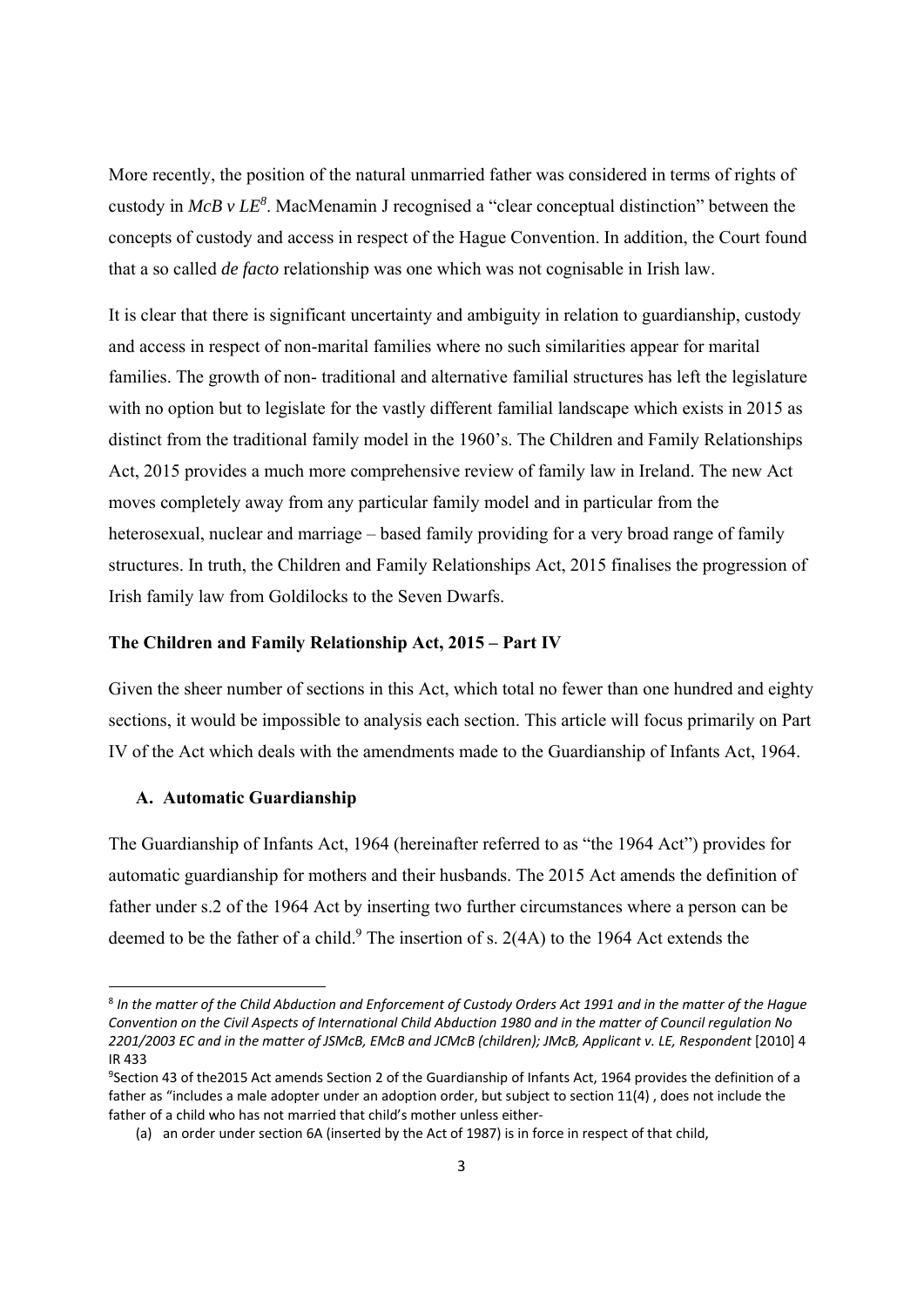definition of 'father' to include circumstances where the father and mother are not married to one another but have been cohabiting together for no less than 12 consecutive months, which must include three consecutive months after the birth of the child. While this in itself does not give unmarried father the same automatic rights as natural mothers, it do go a long way to improve the current situation unmarried fathers often find themselves in. In addition, s.6D allows for fathers who have obtained equivalent guardianship rights in another State to have those rights and responsibilities recognised in this jurisdiction by way of guardianship.

Section 43 of the 2015 Act provides for the amendment of s.2 of the 1964 Act to include a definition of 'parent' as being redefined to mean not only a father or mother of a child but also to include the parent or parents of donor- conceived children. S.47 of the 2015 Act amends s.6 of the 1964 Act to allow for civil partners or cohabiting couples who have jointly adopted a child to be guardians of said child jointly. This is a welcome move which closes the lacuna in the law which has been evident since the enactment of the Civil Partnership and Certain Rights of Cohabitants Act, 2010. It follows that where a child is adopted jointly, upon the death of a civil partner or cohabitant, the surviving partner or cohabitant shall be guardian of the child either solely or jointly with any guardian appointed by the deceased or by the Court. The replacement of s.6A of the 1964 Act by s.48 of the 2015 Act will allow the Court to make an order appointing a non guardian, who is a parent, as guardian of a child. This means that where a same sex couple are parents of a child, both can have guardianship of the child if they meet the criteria set down in the Act.

The Act goes further by inserting s.6B to s.6E into the 1964 Act. S.6B deals with the rights of parents who have used assisted human reproduction as a means to procreate. S.6B(1) states that a man who is the parent of a child as defined by  $s.5(1)(b)$  of the 2015 Act<sup>10</sup> and is married to the birth mother is an automatic guardian of that child. Where s.6B(1) does not apply, the Act

<sup>(</sup>b) the circumstances set out in subsection (3) of this section apply,

<sup>(</sup>c) the circumstances set out in subsection (4) of this section apply,

<sup>(</sup>d) the circumstances set out in subsection (4A) of this section apply, or

<sup>(</sup>e) the father is a guardian of the child by virtue of section 6D.

 $10$  Section 5(1) of the 2015 Act states that "The parents of a donor-conceived child who is born as a result of a DAHR procedure to which *subsection (8)* applies are‐ (a) the mother and, (b) the husband, civil partner or cohabitant, as the case may be, of the mother.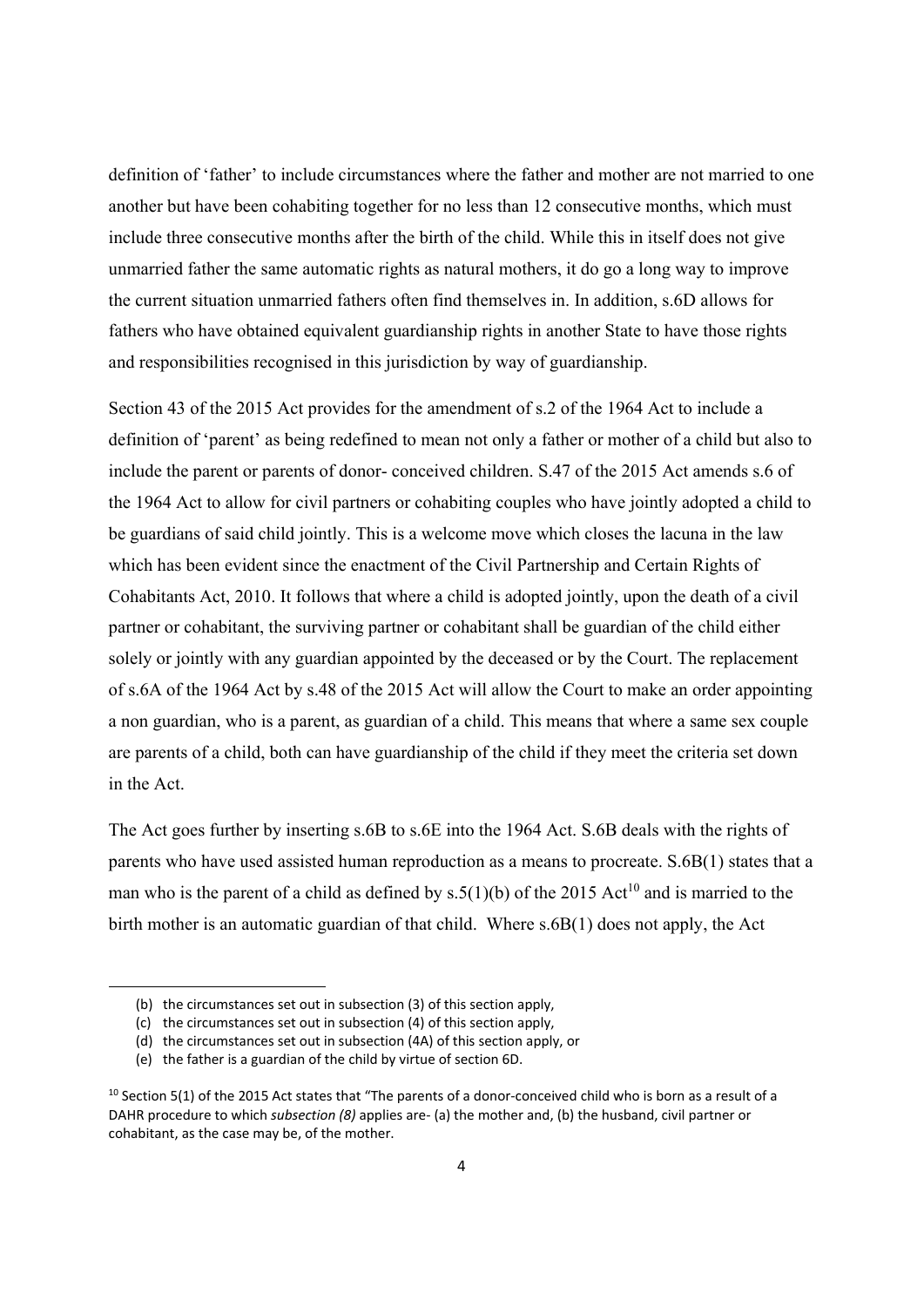creates circumstances where a parent of the child together with the birth mother shall be guardian. These include:

- a) where the person has entered into a civil partnership with the mother;
- b) where the person has cohabited with the mother for a minimum period of twelve months including three months after the birth of the child;
- c) where the person and the mother of the child concerned are declared parents under section 5;
- d) where the person and the mother of the child agree to the appointment of the person as guardian of the child;
- e) where the person and the mother of the child are not cohabitants but have entered into arrangements regarding custody and access to the child and
- f) have made a statutory declaration to that effect in a form prescribed by the Minister.

It is quite clear that the 2015 Act significantly expands on the number of situations where automatic guardianship can be granted.

# **B. Non Parental Guardianship**

S.6C of the 1964 Act as inserted by the new Act goes further in giving the court jurisdiction to appoint guardians where the Applicant is not a parent. Persons may be deemed eligible by the court if they are over the age of 18 and on the date of the application, he or she, is married to or in a civil partnership with or has cohabited with a parent of the child and has shared parental responsibility for the child's day to day care for a period of 2 or more years.

Alternatively, a person who, on the date of the application has provided for the child's day to day care for a continuous period of more than 12 months and the child has no parent or guardian who is willing or able to exercise the rights and responsibilities of a guardian, can apply for guardianship. In such an instance, the Child and Family Agency (hereinafter the 'CFA') must be put on notice of the application<sup>11</sup> and the court must have regard to the views of the CFA in deciding whether or not to accede to such an application. While initially the provisions contained in s.6C may seem quite broad, a court cannot make an order under this section without the

<sup>&</sup>lt;sup>11</sup> Section 6C(4) of the 1964 Act as inserted by section 49 of the Children and Family Relationships Act, 2015.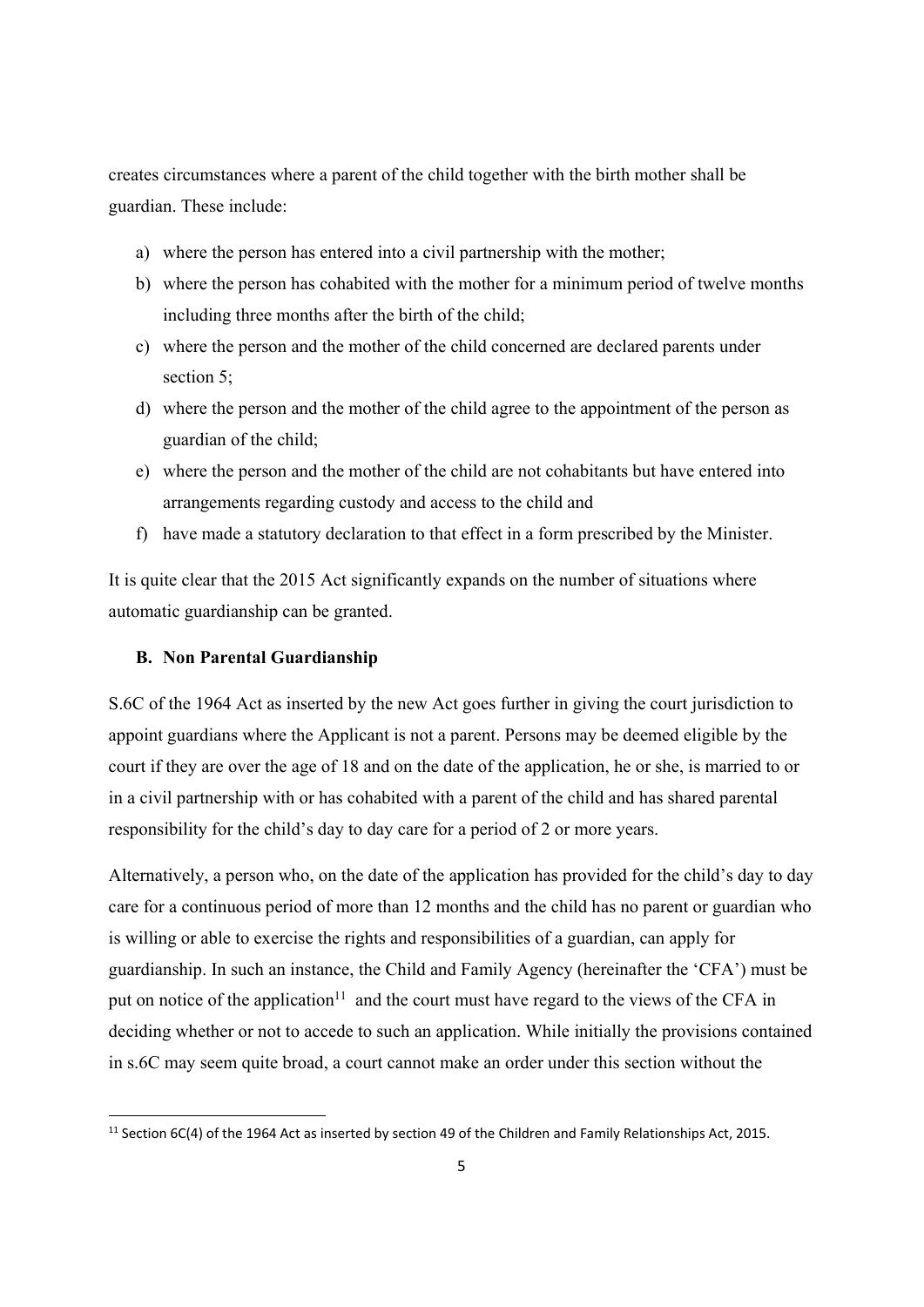consent of each guardian of the child, the applicant concerned and must give due regard to the views of the CFA in relation to the application. However, the court can dispense with the consent of a guardian to the making of an order, if it is satisfied that the consent of the guardian is being unreasonably withheld and it is in the best interests of the child in making the order. The court must also be cognisant of the number of guardians which the child already has and the degree in which they may be involved in the child's upbringing before appointing a further person as guardian. It should be noted that where a guardian is appointed under the jurisdiction of s.6C and both parents are alive, the person appointed will only enjoy the rights and responsibilities of a guardian if the Court expressly orders same and to the extent specified in the Order.12 If the court decides to exercise its jurisdiction as per s.6C(9),the court must have regard to the relationship between the child and the person seeking to be appointed and the best interests of the child in the making of such an Order.

It is accepted that guardianship has been recognised by the judiciary as a very significant responsibility for a parent but up until now there has been no statutory definition of what the term guardianship entails. Section 6C (11) outlines for the first time the rights and responsibilities encompassed by conferring guardianship on a person. These include the responsibility to:

- (a) make decisions on the child's place of residence;
- (b) make decisions regarding the child's religious, spiritual, cultural and linguistic upbringing;
- (c) decide with whom the child should live;

- (d) consent to medical, dental and other health related treatment for the child, in respect of which the guardians consent is required;
- (e) consent to the issuing of a passport together with other further
- (f) place the child for adoption and consent to said adoption.

In appointing a non-parent guardian of a child, the court will decide which if any of the above responsibilities will apply to the guardian so appointed.

<sup>&</sup>lt;sup>12</sup> Section 6C(9) of the 1964 Act as inserted by section 49 of the Children and Family Relationships Act, 2015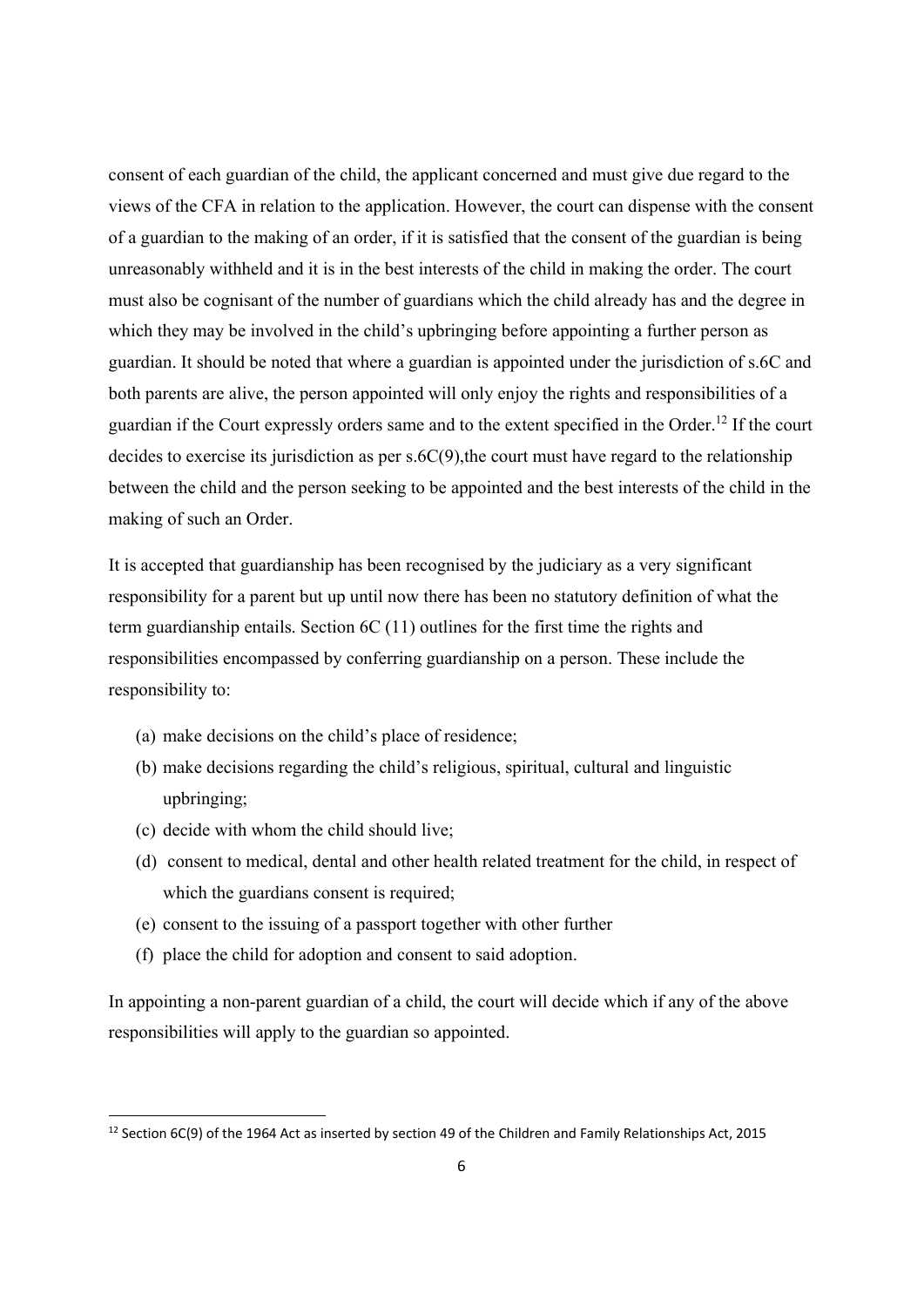## **C. Qualifying Guardians**

The concept of a qualifying guardian is introduced by section 43 of the new  $Act^{13}$ . A qualifying guardian is a person who is guardian of a child being the parent of the child and has custody of the said child. In addition, a person who is not the child's parent but has custody of said child to the exclusion of any living parent may also be a qualifying guardian. Such persons will have the ability to appoint other persons to temporarily act as guardians in the event of illness or incapacity.

# **D. Third Parties and their Entitlements**

The new Act gives some third parties certain rights in respect of the children in their care. Persons who are not biologically related to children can make applications for guardianship in circumstances where the following criteria are met:

- i) A person is in a relationship with a parent of a child such a step mothers/fathers, cohabitants and civil partners for more than 3 years who have shared parental responsibility for that child for 2 or more of those years;
- ii) Persons who are providing day to day care for a period of more than 12 months continuously where the child has no parent or guardian willing to step up.

Both circumstances, radically increase the number of persons who may apply to the Court for guardianship of a child in circumstances where they are caring for said child. For example, a foster carer who has been given temporary care of a child because his/her parents or guardians are unwilling or unable to care for the child adequately, can make an application to be appointed guardian of said child where the child has been in his/her care for a year. It is clear that the inclusion of such entitlements for third parties will go a long way to alleviate the stress of having to come to court or seek the consent of the parents/guardians when decisions in respect of the child need to be made.

 $13$  Section 43 of the Children and Family Relationships Act, 2015 inserts the definition of a 'qualifying guardian' into section 2 of the Guardianship of Infants Act, 1964.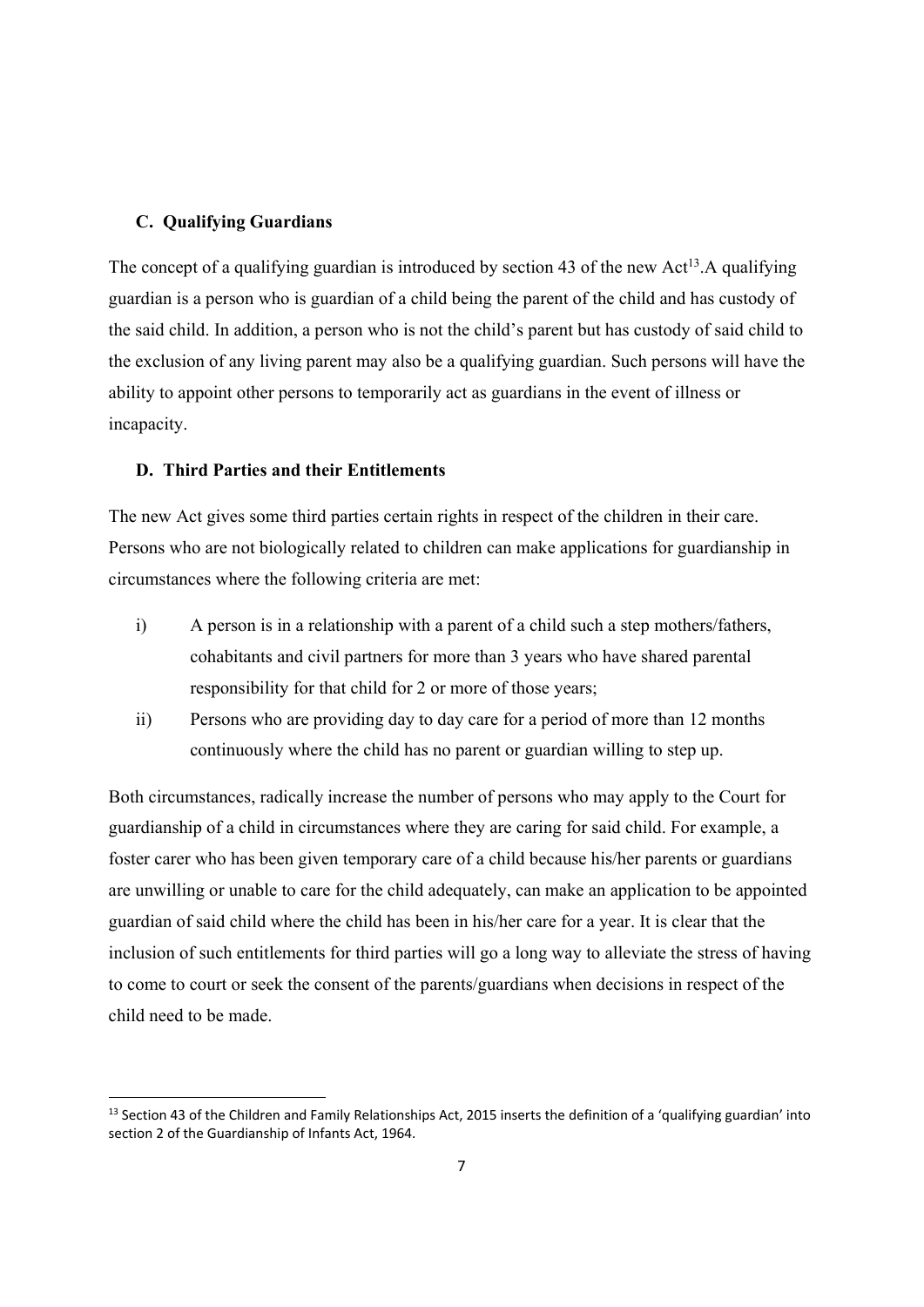In addition, the expansion of guardianship rights to step –parents and cohabitees where they have been acting effectively in *loco parentis* for a period of two years will apply to a large variety of familial structures across the country.

#### **Custody and Access Provisions**

At the moment, s.11 of the 1964 Act provides for a mechanism whereby mothers and fathers can apply for access to their children. The Act dictates that the reference to father and mother in s.11(2) of the 1964 Act be replaced by parents. While the new provision will allow for parents to apply for access and custody to their children, parents are not required to be guardians before making an application for access.<sup>14</sup> However, each parent and guardian must be put on notice of each application.

The current provisions contained in s.11A of the 1964 Act allowing for a relative to apply for access to a child are significantly amended by the 2015 Act. A relative is described as being the child's grandparent, brother, sister, uncle or aunt.<sup>15</sup> Section 11E provides that an application can be made by a relative of the child or by a person with whom the child resides where the person is or was married to or is a civil partner or has been cohabiting with the parent of the child and has for two or more years shared parental responsibility for the child's day to day care. In addition, a person who has provided day to day care for the child in question for a continuous period of twelve months where the child has no parent or guardian who is willing or able to exercise their guardianship rights, can apply for an access or custody order from the court. This provision removes the necessity for such persons to bring a leave application to the court before making an application.16 However, before it can make such an order, the court must have regard to all the circumstances outlined which include:

- the connection the person has with the child;
- the risk of disruption to the child's life, if any;

<sup>&</sup>lt;sup>14</sup> Section 11(4) of the Guardianship of Infants Act, 1964 as amended by section 53 of the Children and Family Relationships Act, 2015

<sup>&</sup>lt;sup>15</sup> Section 43 of the Children and Family Relationships Act, 2015 amends section 2 of the Guardianship of Infants Act, 1964 to include the definition of a relative as being the "child's grandparent, brother, sister uncle or aunt". <sup>16</sup> Section 11 B of the Guardianship of Infants Act, 1964 states that " a person may not make an application under subsection (1) unless the person has first applied for and been granted by the court leave to make the application."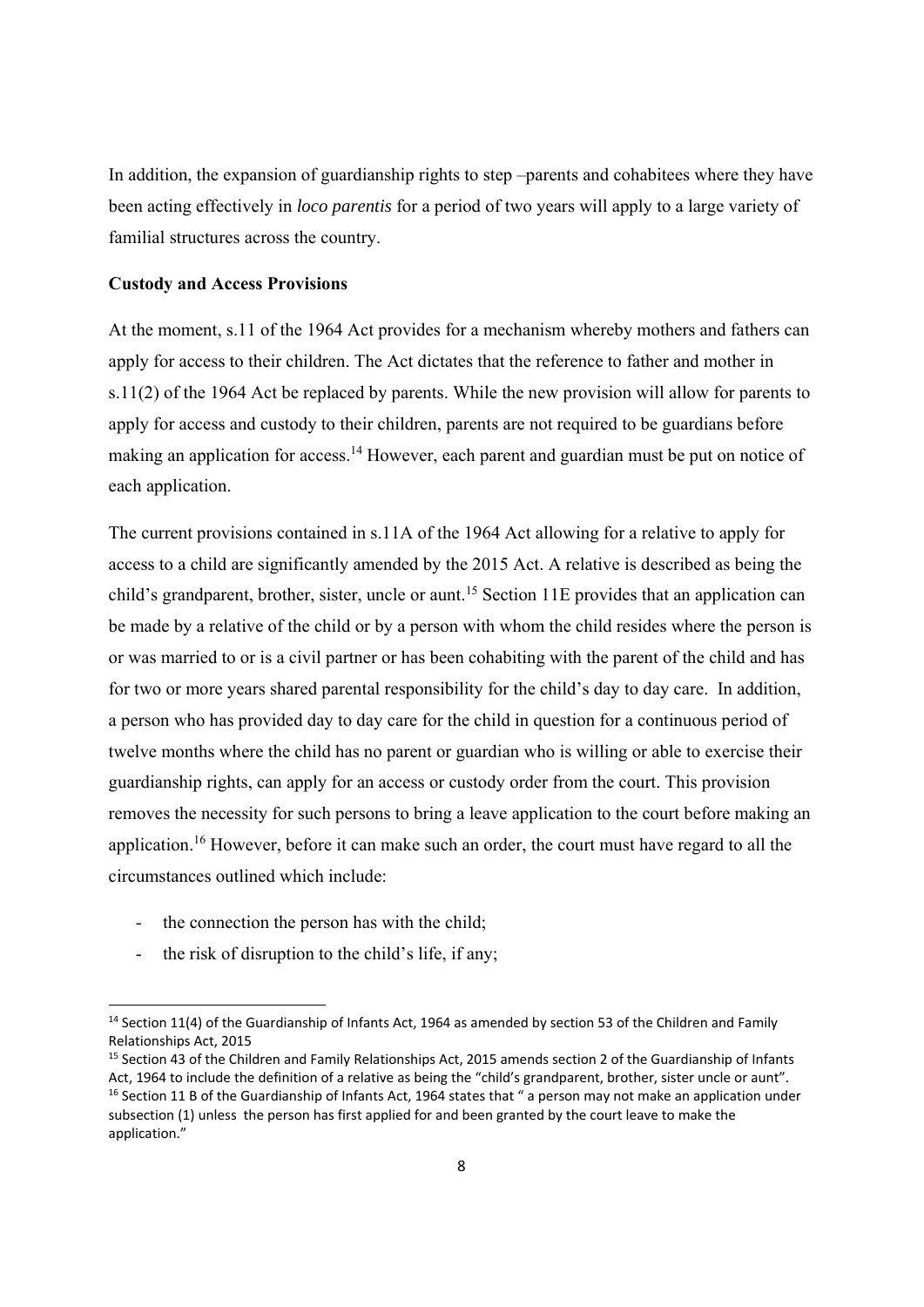- the wishes of the child's guardian;
- the views of the child and
- whether it is necessary to facilitate access of the person in question to the child.<sup>17</sup>

Further, the court will not make an order under this section, without the consent of each guardian unless the court dispenses with the consent of the guardian if it is satisfied that the making of such an order is in the best interests of the child.

In respect of applications for custody for relatives and other individuals, the same requirements apply as with access.<sup>18</sup> Section 11E (5) allows the court to grant joint custody to a person who applies along with the child's parent and in such circumstances where the parties cannot agree, the court shall specify where the child should live and specify the contact arrangements which are to take place between the child and the person with whom he/she does not normally reside. Section 58 of the Act gives an additional power to the court in relation to applications under the Act. The court may make orders and/or conditions to protect the best interests of the child and impose conditions where the holding of a passport is concerned. In addition, the court can adjourn the proceedings of its own motion for a section 20 report at any time, if it considers there to be care or supervision issues.

# **Enforcement Orders**

A parent or guardian who has an order for custody and/or access will now have recourse to a wide variety of remedies in order to enforce an access or custody order.<sup>19</sup> Any such application must be brought on notice to each parent and guardian. However, the court can only make an enforcement order where it is satisfied that:

- access and/or custody was unreasonably withheld;
- it is in the best interests of the child in question to make such an order;

<sup>&</sup>lt;sup>17</sup> The considerations which the court must give are outlined in section 11B (3) of the Guardianship of Infants Act, 1964 which is not affected by the Act.

<sup>&</sup>lt;sup>18</sup> Section 11E of the Guardianship of Infants Act, 1964 as inserted by section 57 of the Children and Family Relationships Act, 2015.

<sup>&</sup>lt;sup>19</sup> Section 18A of the Guardianship of Infants Act, 1964 (as inserted by section 60 of the Children and Family Relationships Act, 2015)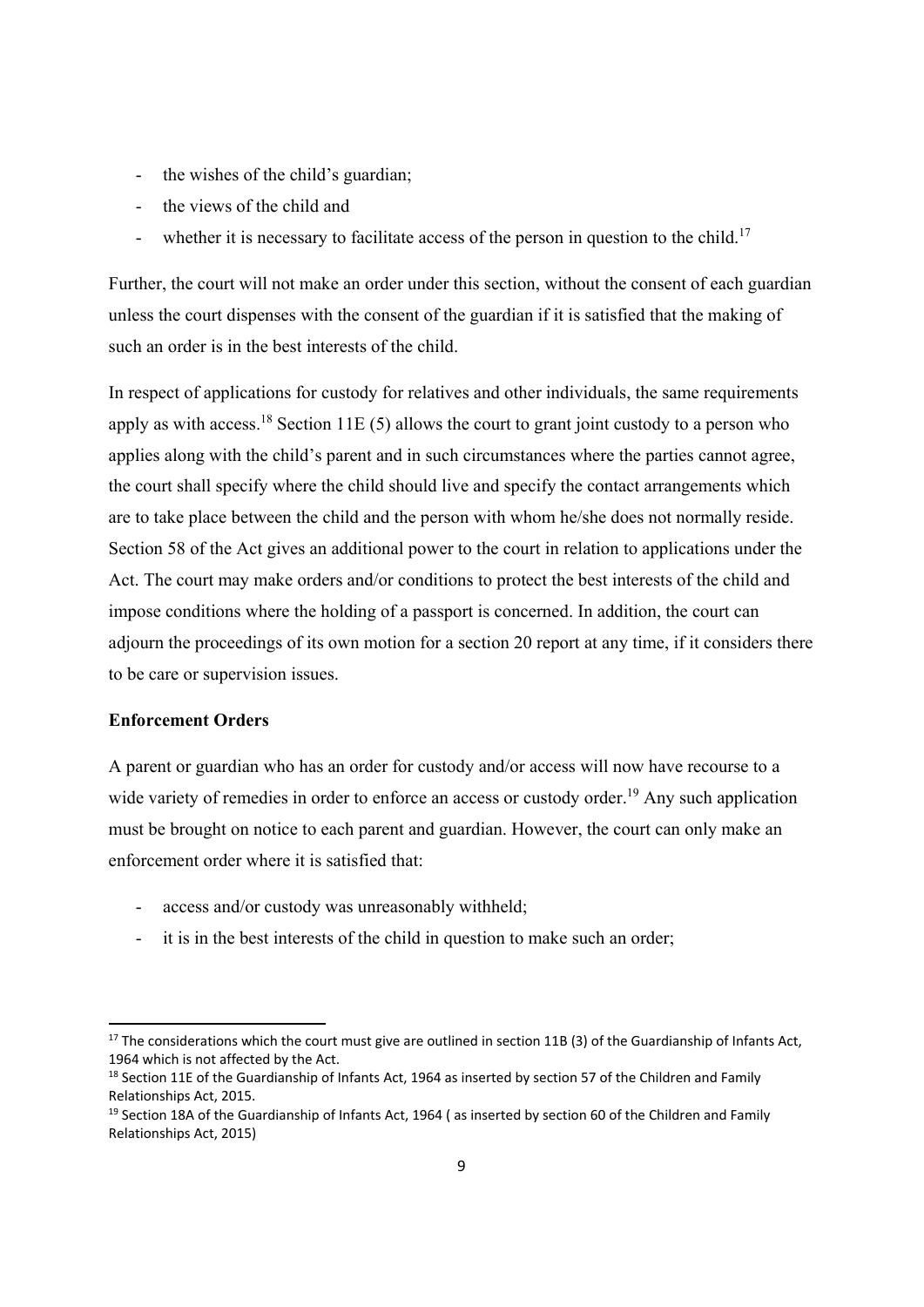- it is appropriate in all the circumstances to make an order.<sup>20</sup>

The new remedies available to a party applying for an enforcement order are provided for in section 18A(4) of the 1964 Act (as amended) and include the following:

- the court can give the applying party additional access in lieu of access which was withheld, if there has been adverse effects on the Applicant's relationship with the child in question;
- the court can order that the Respondent reimburse the Applicant for any necessary expenses actually incurred in attempting to exercise his/her right under the order for custody and/or access;
- In addition, the court can order that either party or both to do one of the following in order to ensure future compliance with the order namely, attend a parenting programme, family counselling and/or mediation.

The introduction of the above sanctions available to the court may go some way to alleviate the problem of individuals acting in defiance of court orders believing the court will not incarcerate them from doing so. The penalty for additional expenses incurred by the applying party might serve as an added deterrent as more often than not parties are persuaded to act in accordance with court orders to prevent monetary sanctions.

Despite the insertion of the aforementioned enforcement mechanisms, the court cannot make an enforcement order for additional access in lieu of any withheld access unless:

a) the child has had an opportunity to give his/her views to the Court;

b) the court has taken views, if any, of the child into account in making the order.<sup>21</sup>

If the court is of the opinion that the denial of access was reasonable in the particular circumstances, it may refuse to make an enforcement order or make such an enforcement order as it considers appropriate. The above enforcement provisions are available without prejudice to

<sup>&</sup>lt;sup>20</sup> Section 18A(3) of the Guardianship of Infants Act, 1964 as inserted by section 60 of the Children and Family Relationships Act, 2015.

<sup>&</sup>lt;sup>21</sup> As per Section 18A(5) of the Guardianship of Infants Act, 1964 as inserted by section 60 of the Children and Family Relationships Act, 2015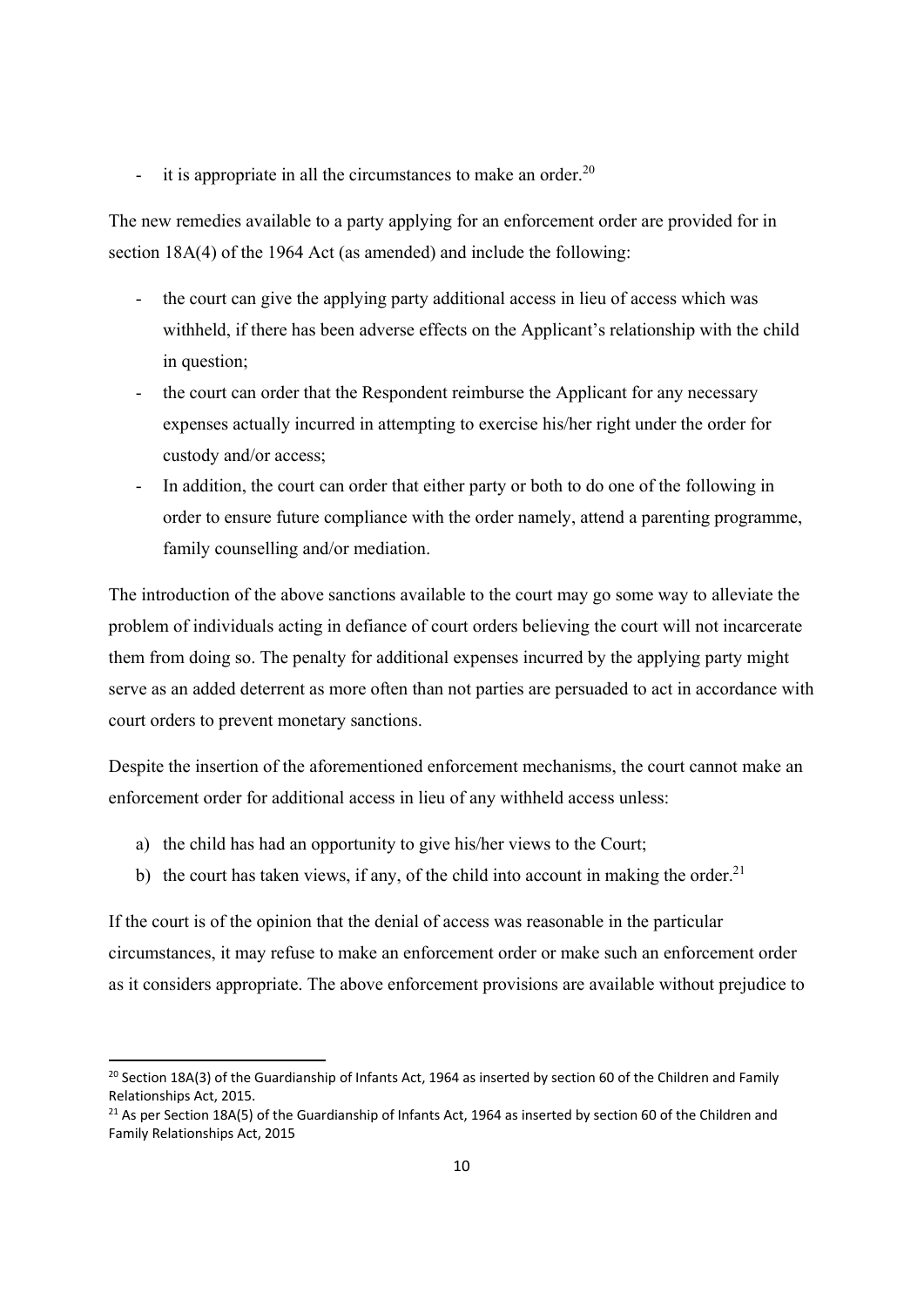the law as to contempt of court.<sup>22</sup> The court also has the power to vary or terminate an enforcement order under section 18C of the 1964 Act.

Strangely, the Act introduces a new regime for persons who seek access/custody and fail to exercise their right to same. Section 18D of the 1964 Act gives a parent/guardian the right to apply to the court for an order requiring the other/parent or guardian to reimburse any necessary expenses actually incurred as a result of the other parent/guardian failing to exercise their right to custody/access where a court order was sought to that effect. The aforementioned expenses include travel expenses, lost remuneration and any other expenses that the court may allow.

#### **Compensatory Access**

Recently, the Court of Appeal in *MM v. GM<sup>23</sup>* dealt with the issue of compensatory overnight access in recognition of access lost as a result of one parties' refusal to allow overnight access. The matter came before the Court of Appeal by way of appeal of an Order of White J to suspend overnight access for a period of months due to a fractious and war like relationship between the parties and further Ordered that no applications were to be made in respect of the case before the case came back before him on the adjourned date. The husband GM, appealed the making of the Order to the Court of Appeal. Kelly J found that the trial judge acted fully within his jurisdiction under the Guardianship of Infants Act, 1964 to suspend overnight access for a period of time having heard oral evidence from Professor Sheehan and on the basis of the Affidavit evidence before him. However, Kelly J found that:

Without in any way trespassing upon the jurisdiction of the trial judge when the matter comes before him next month it would seem appropriate that consideration be given to the question of more generous overnight access being granted with GM than was originally contemplated so as to compensate the children for the loss of appropriate access that they have suffered to date. 24

<sup>&</sup>lt;sup>22</sup> Section 18A(6) of the Guardianship of Infants Act, 1964 as inserted by section 60 of the Children and Family Relationships Act, 2015

<sup>&</sup>lt;sup>23</sup>MM v. GM [2015] unreported decision (Court of Appeal), 23<sup>rd</sup> February, 2015

<sup>24</sup> *Ibid* at para. 40.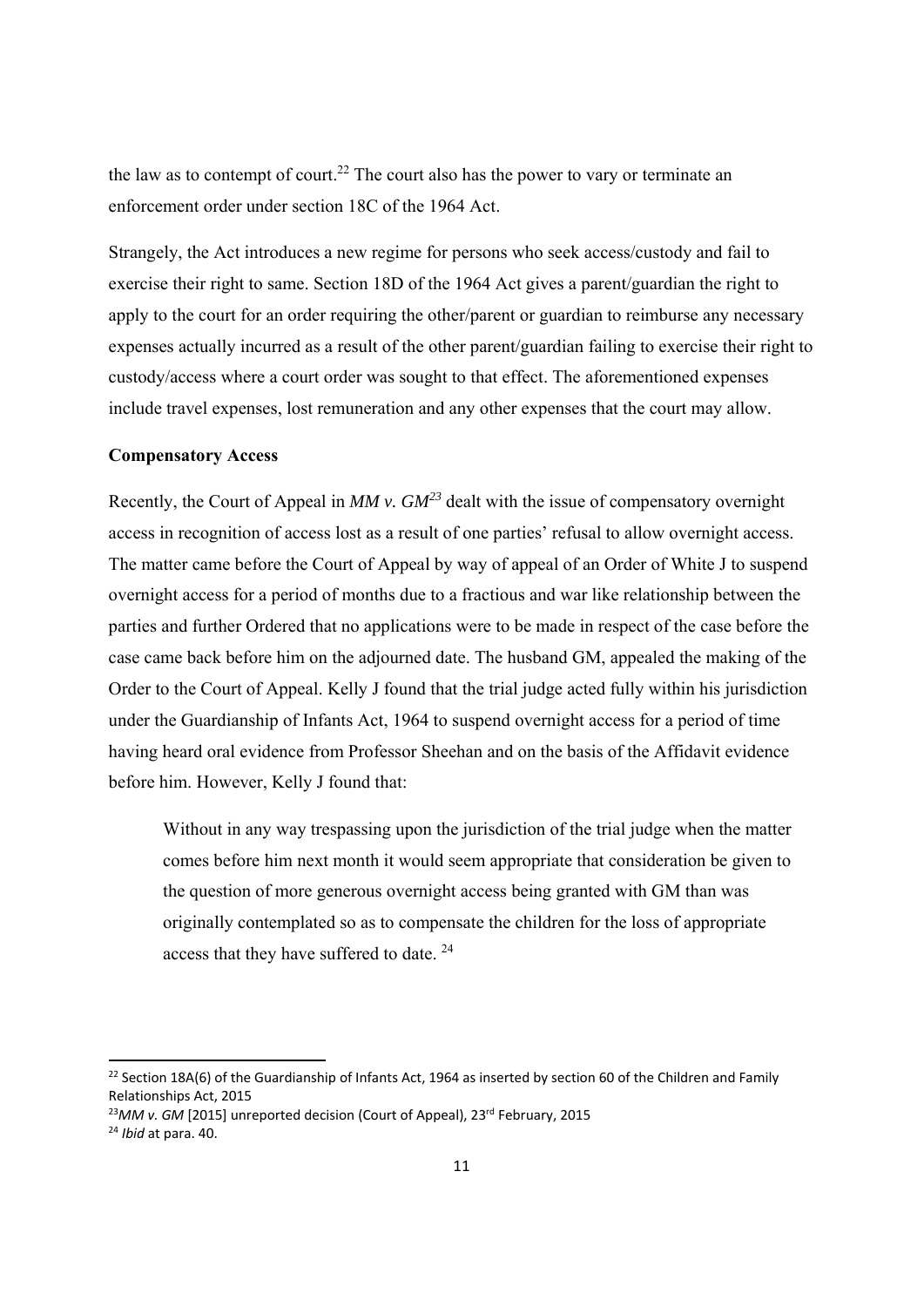The ability of the family law courts to enforce access/custody Orders can at times be ineffective. Presently, the Court can make compensatory access orders or transfer custody to the other party if the court believes that in doing so it is acting in the best interests of the child as per s.3 of the 1964 Act, where a party has willfully withheld access for no valid reason. The above case provides an illustration as to the circumstances when a court might think it appropriate to do so.

#### **Best Interests of the Child**

An overriding concept of the new Act is the best interests of the child. S.63 of the Act introduces Part V to the 1964 Act which deals with the best interests of the child. The section specifies that where a court is making a determination under the new Act, the court shall have regard to all the factors or circumstances which are relevant to the child and the family before making a decision.

The aforementioned factors include:

- a) the benefit to the child of having a meaningful relationship with his/her parents, relatives and other persons;
- b) the views of the child;
- c) the physical, psychological and emotional needs of the child and the effect a change in circumstances will have on that child;
- d) the child's social needs;

- e) the child's age and special characteristics;
- f) any harm which the child has suffered or at risk of suffering;
- g) the willingness and ability of each child's parents to facilitate a relationship with others;
- h) the capacity of each person to care for the child.

Under Part V of the 1964 Act (as inserted), if there is domestic violence within the home, the court must give special consideration to same.25 Family violence includes behavior of the parent or guardian including attempts to cause physical harm to the child. Where the safety of the child and other members of the family are in question, the court must look at the likely impact of same

<sup>&</sup>lt;sup>25</sup> Section 31(3) of the Guardianship of Infants Act, 1964 as inserted by section 63 of the Children and Family Relationships Act, 2015.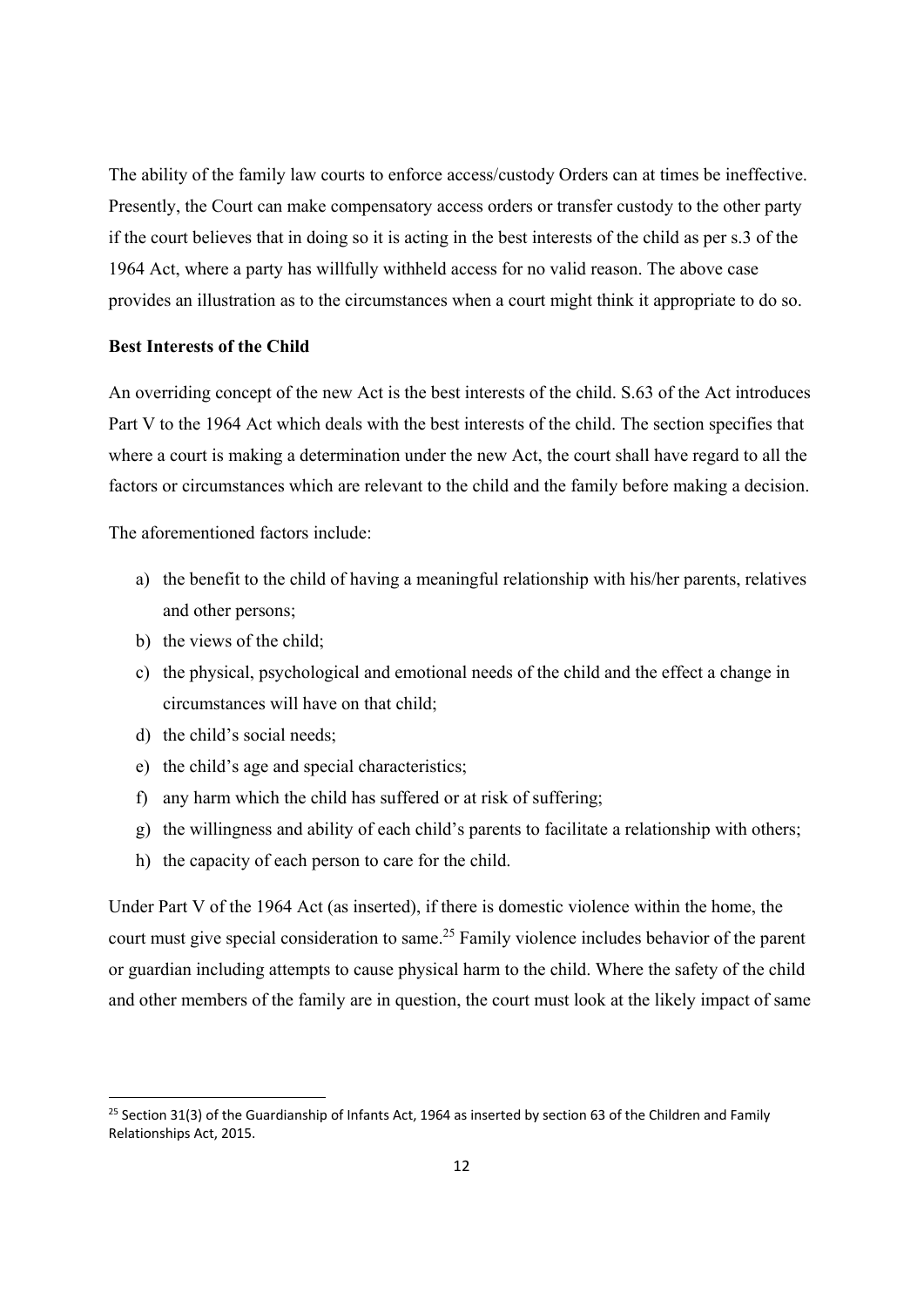on the child. The conduct of parents may be considered in the limited context of where it is relevant to the child's welfare and best interests.

So what does this mean? The best interests test means that any court in determining any issues in respect of the child must consider the effect any decision will have on the child having regard to the various criteria above. The effects of the test on the courts time and the courts infrastructure will not be known until such time as the section is commenced. However, I think that it is safe to say that the court will have to give serious consideration to the welfare and wellbeing of any child in accordance with the above criteria, before the court can make a decision. The test states that the Court shall have regard to *all of the factors or circumstances* which are relevant to the child concerned and his/her family. The recognition of the possible effect of domestic violence on a child's wellbeing and the impact of any such violence on the child goes someway to appreciate the possible impact domestic violence can have on children. It remains to be seen whether the courts will strictly apply the best interests test or whether it will act as more of a guideline when decisions are being made.

The decision of the Supreme Court to uphold the result of the Children's Referendum as valid will no doubt also have an impact on how Judges deal with the views of children in future applications. Article 42A.4.1 will state as follows:

Provision shall be made by law that in the resolution of all proceedings -

- i brought by the State, as guardian of the common good, for the purpose of preventing the safety and welfare of any child from being prejudicially affected, or
- ii concerning the adoption, guardianship or custody of, or access to, any child, the best interests of the child shall be the paramount consideration.

For the first time, the rights of children will be recognised as being the most important. The enactment of the 2015 Act will strengthen the position of children in the courts system whereby the judiciary will be bound to ensure that the welfare of children is the most important consideration ahead of any rights of the child's parents or indeed of any person asserting a right to have access, custody or guardianship.

## **Section 47 Report**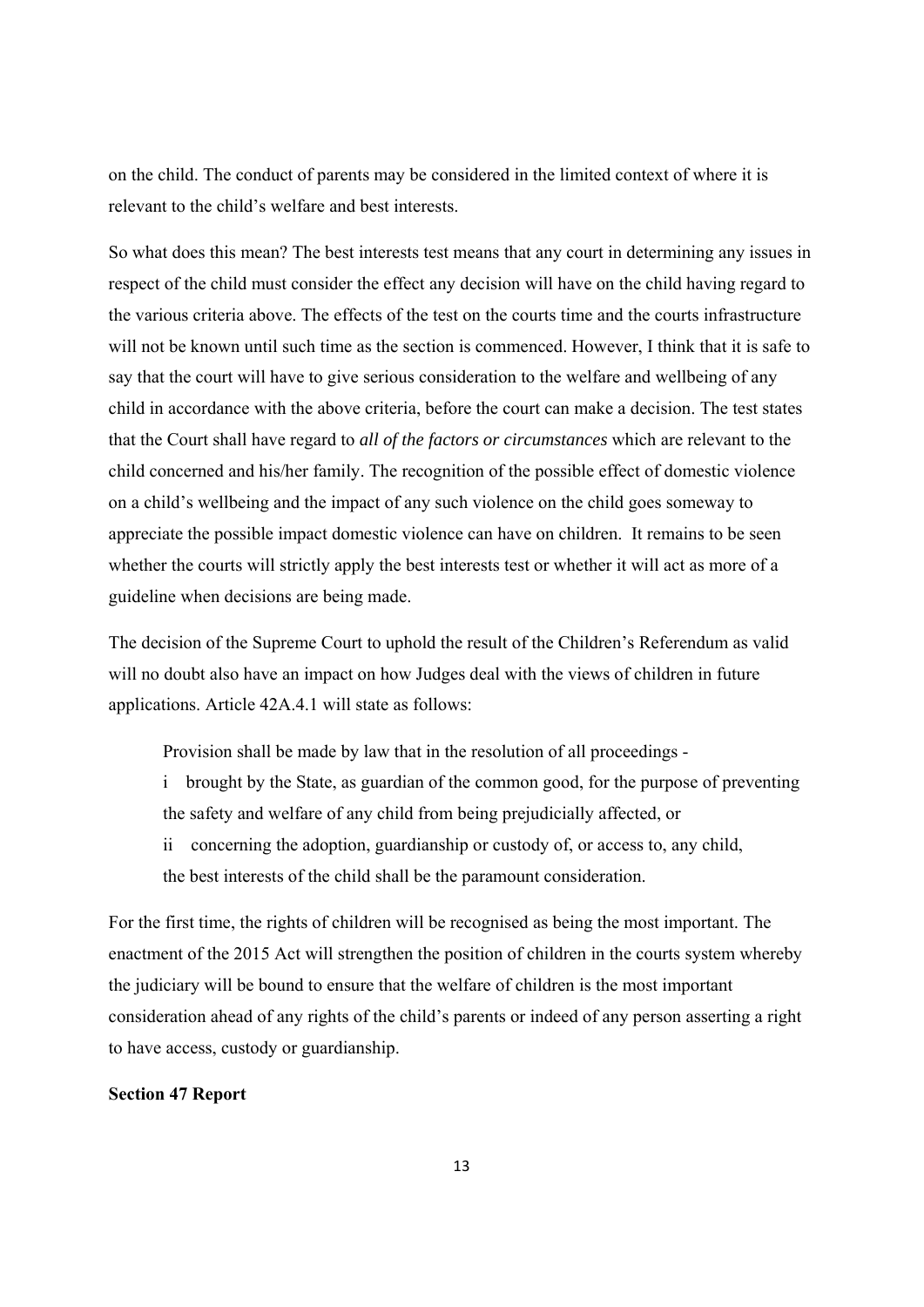The existing provisions in the Family Law Act, 1995 and the Family Law (Divorce) Act, 1996 pertaining to section 47 reports are not amended or repealed. The Act does however enact a section dealing more extensively with section 47 reports. S.32(6) states that a court shall facilitate free expression by a child and ensure that the views of the child are not as a result of undue influence exerted upon the child and may make an order under section 32 which deals with the appointment of an expert to assist in the expression of the child's wishes.

Section 32 of the 1964 Act (as inserted by s.63 of the 2015 Act) allows the court to order an expert report where the welfare of the child is at issue, either by its own motion or by request of either party. In deciding whether to make such an order, the court must have regard to:

- the age and maturity of the child;
- the nature of the issues in dispute;
- any previous report pertaining to the welfare of the child in question;
- best interests of the child;
- if the making of an order will assist expression of the child's views;
- the views of the expert in the report. $26$

In a change to the current provisions relating to a section 47 report, the Minister may specify the minimum qualifications for experts and the fees and allowable expenses which may be charged by said expert. In addition, the court can determine who bears the cost of the report and what fees are allowable for same. Any report obtained should be made available to the parties concerned and to the child, if the child is not a party to the proceedings, but if the child is to receive a copy of the report the court should have regard to the provisions in section 32(5) of the 1964 Act.<sup>27</sup>

(c) the best interests of the child;

<sup>&</sup>lt;sup>26</sup> Section 32(3) of the 1964 Act as inserted by section 63 of the Children and Family Relationships Act, 2015 <sup>27</sup> Section 32(5) of the 1964 Act as inserted by section 63 of the Children and Family Relationships Act, 2015 states that:

<sup>&</sup>quot;In determining whether a report obtained under subsection (1)(a) should be furnished to the child to whom it relates, the court shall have regard to the following:

<sup>(</sup>a) the age and maturity of the child and the capacity of the child to understand the report;

<sup>(</sup>b) the impact on the child of reading the report and the effect it may have on his or her relationship with his or her parents or guardians;

<sup>(</sup>d) whether the best interests of the child would be better served by the furnishing of the report to the parent, guardian, next friend of the child or an expert appointed under subsection (1)(b), rather than to the child himself or herself.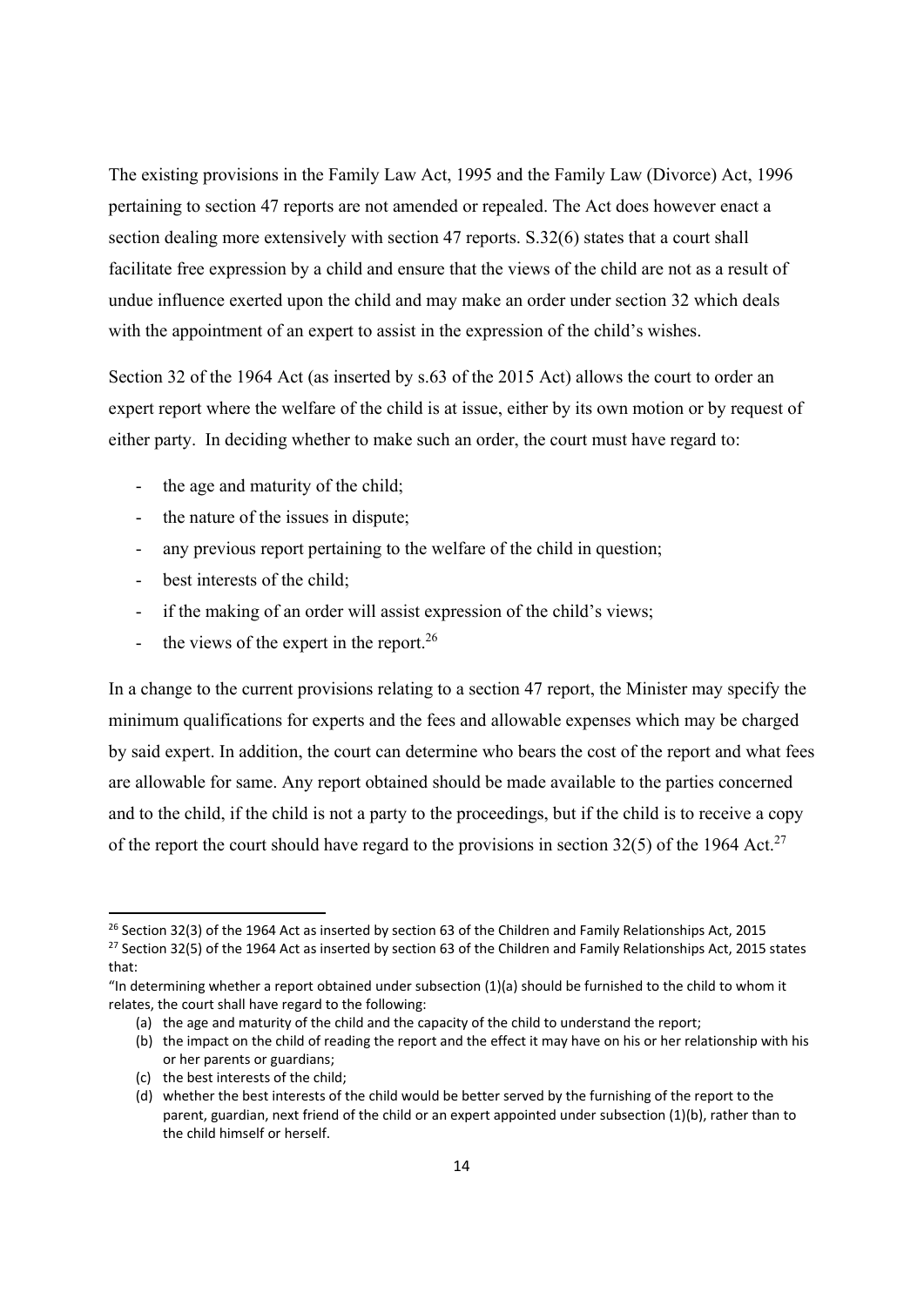## **Maintenance**

The new Act brings changes in respect of maintenance for cohabitees. S. 73 of the new Acts inserts s.5B into the Family Law (Maintenance of Spouses and Children) Act, 1976 which addresses maintenance for children of cohabitants. In circumstances, where a cohabitant is not the parent of the dependent child but is appointed guardian under s.6C of the Guardianship of Infants Act (as amended), the other cohabitant may make an application to the court for maintenance in respect of that dependent child. The court must have regard to all the circumstances before making a determination as to the amount of any payment. In addition, the jurisdiction of the District Court to award maintenance for dependent children, now includes a provision to order a lump sum to the maximum value of  $\epsilon$ 15,000 in line with the monetary jurisdiction of the District Court in general civil actions.

While the 2015 Act provides many changes to existing family law legislation, it also introduces some new concepts.

## **A. Definition of Guardianship**

The Children and Family Relationships Act, 2015 creates some new novel ideas. For the first time, the rights and responsibilities attaching to guardianship have been placed on a statutory footing. The insertion of s.6C of the Guardianship of Infants Act, 1964 sets out such rights and responsibilities at s.6C(11) as being:

- (a) to decide on the child's place of residence;
- (b) to make decisions regarding the child's religious, spiritual, cultural and linguistic upbringing;
- (c) to decide with whom the child is to live;
- (d) to consent to medical, dental and other health related treatment for the child, in respect of which a guardian's consent is required;
- (e) under an enactment specified in subsection (12);
- (f) To place the child for adoption, and consent to the adoption of the child, under the Adoption Act 2010.

This provides a clear road map for what is entailed in an order for guardianship.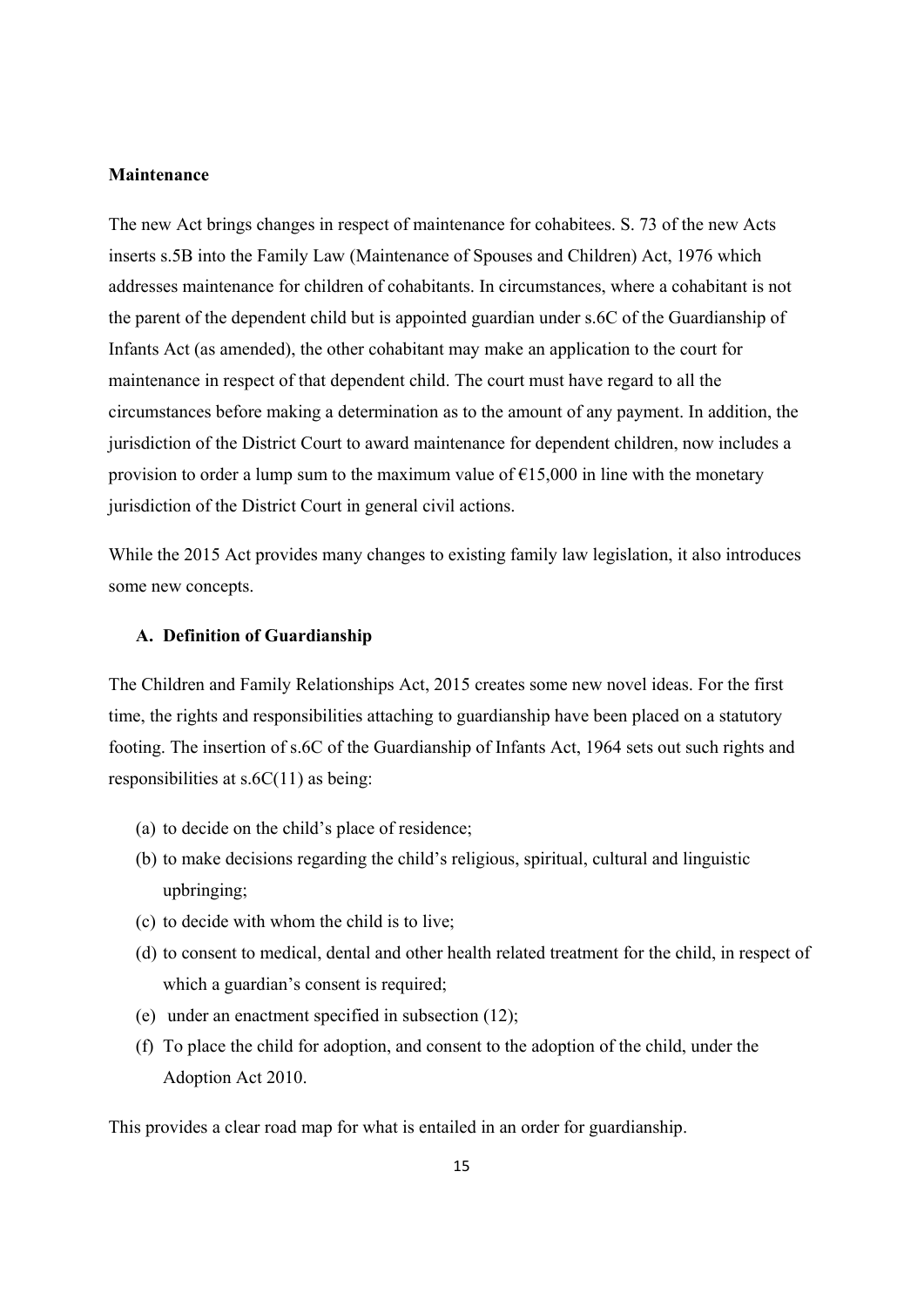## **B. Temporary Guardianship**

The Act goes a step further and provides for parents to appoint temporary guardianship to a nominated person in certain circumstances. This is a new concept whereby a qualifying guardian may nominate a person to be a temporary guardian in the event that the qualifying guardian becomes incapable through serious illness or injury of exercising his/her rights and responsibilities of guardianship.<sup>28</sup> The nomination must be in writing and specify such limitations, if any, as the qualified guardian wishes to impose as per s.6E(2) of the 1964 Act( as amended).

There is a proviso that where a qualifying guardian or a nominated person is of the opinion that the other is incapable through serious illness or injury of exercising the rights and responsibilities of guardianship, either may apply to the court for an order under this section.<sup>29</sup> Such an application must be on notice to each guardian, nominated person, any parent who is not the child's guardian and the Child and Family Agency. This will allow either a qualified guardian or a temporary guardian to make an application to court to remove the other from acting as a guardian. It is important to note that s.6E(6) states that the court may make an order appointing a nominated person as a temporary guardian of a child only where it is satisfied that:

- a) the qualified guardian is incapable as a result of serious illness or injury of exercising the rights and responsibilities of guardianship;
- b) the nominated person is a fit and proper person;
- c) it is in the best interests of the child.

The court in making any such order may impose limitations or conditions for periodic review by the court as it sees necessary and in the best interests of the child.<sup>30</sup>

# **B1. The Power of Parents to Appoint Testamentary Guardians**

<sup>&</sup>lt;sup>28</sup> Section 6E of the Guardianship of Infants Act, 1964 as amended by section 49 of the Children and Family Relationships Act, 2015.

<sup>29</sup> *Ibid* at section 6E(3) of the 1964 Act.

<sup>&</sup>lt;sup>30</sup> Section 6E(12) of the Guardianship of Infants Act, 1964 as inserted by section 49 of the Children and Family Relationships Act, 2015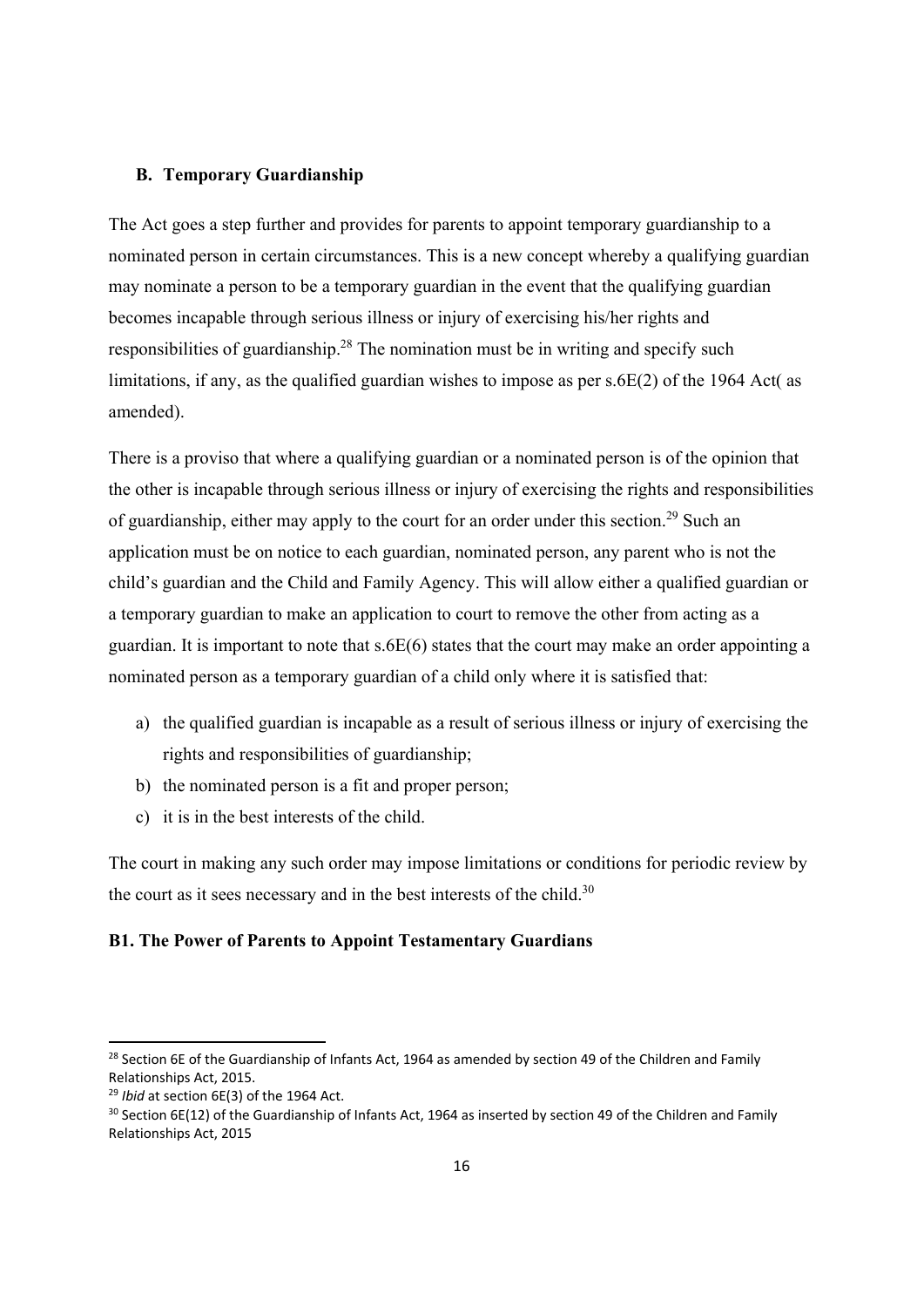Section 50 of the 2015 Act provides for the powers of parents to appoint testamentary guardians. Upon the death of a guardian, the surviving guardian (if any) will be the guardian of the child either solely or jointly with a person appointed testamentary guardian by the deceased or by guardian(s) appointed by the court.

A testamentary guardian may be appointed by deed or will by a guardian who is a parent of the child or not a parent but has custody of the child to the exclusion of any living parent.<sup>31</sup> If the aforementioned guardian dies, the testamentary guardian will act jointly with any surviving guardian of the child so long as the surviving guardian remains alive. It is possible for the surviving guardian to object to the testamentary guardian acting jointly with the surviving guardian or for the testamentary guardian to consider the surviving guardian is unfit to have custody of the child and in such instances either party can apply to the court for an order under this section.32

If either party seeks an order from the court in the above situation, the court may make an order that either:

- a) the appointment of the testamentary guardian is revoked and the surviving guardian shall remain the guardian of the child; or
- b) the testamentary guardian must act jointly with the surviving guardian; or
- c) the testamentary guardian shall act as guardian of the child to the exclusion of the surviving guardian to the extent in which the court deems proper.

The aforementioned provisions give great scope for the courts to deal with any disputes in relation to testamentary guardianship.

#### **C. Donor Assisted Human Reproduction**

The new Act deals extensively with the introduction of Donor Assisted Human Reproduction (hereinafter referred to as "DAHR") and the regulation of same. Part 2 of the 2015 Act deals

<sup>&</sup>lt;sup>31</sup> Section 7 (3) of the Guardianship of Infants Act, 1964 as amended by section 49 of the Children and Family Relationships Act, 2015

 $32$  Section 7 (4) of the Guardianship of Infants Act, 1964 as amended by section 49 of the Children and Family Relationships Act, 2015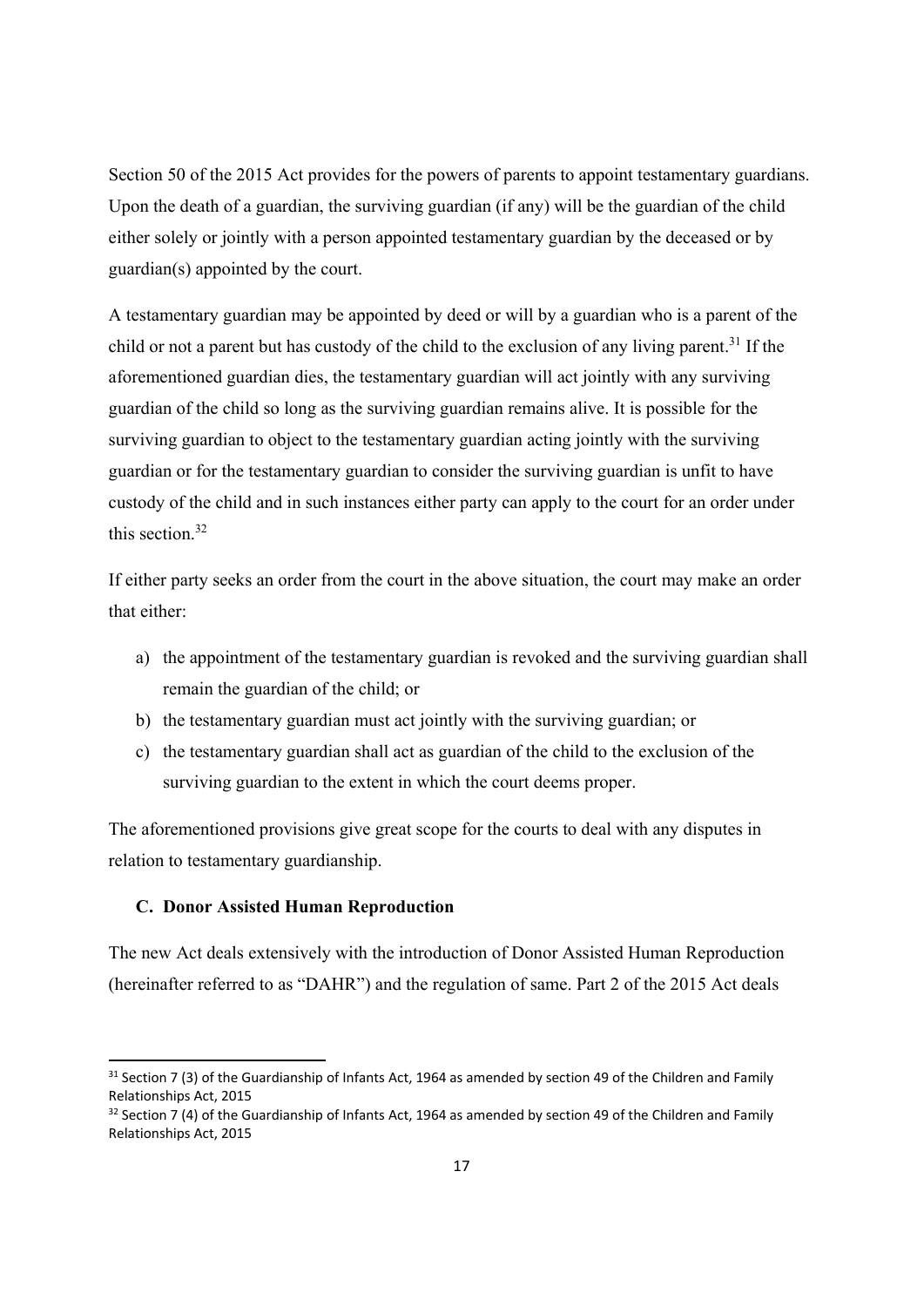with the regulation of DAHR and stipulates that DAHR is a procedure performed within the State with the objective of implantation of an embryo in the womb of a woman where:

- one of the gametes is from a donor;
- each gamete is from a donor;
- the embryo was provided by a donor.<sup>33</sup>

A donor conceived child is defined as a child born within the State after the commencement of the section, as a result of DAHR or a child to whom a person has been declared to be his/her parent under ss. 21 or 22.34

Section 5 of the Act states that the parents of a child conceived via DAHR are the mother of the child and her husband, civil partner or cohabitant as the case may be. Section 5(2) specifically notes that the donor of an embryo or a gamete used in DAHR is not the parent of any resulting child and as a consequence of same has no such parental rights or responsibilities. The mother of a child born as a result of a DAHR procedure will be the birth mother and not the woman who provided the genetic material. This provision provides clarity for couples seeking the services of a surrogate who are willing and able to provide their own genetic material, like the couple in the case of *MR v. an tArd Chlaritheoir* 35.

In that case, a married couple who were unable to bear their own children due to the wife's gestational issues sought the help of the woman's sister who agreed to become a surrogate. The genetic material of the intended parents was artificially inseminated into the surrogate, who became pregnant with twins. Upon the birth of the twins, the couple were immediately given the twins by the surrogate, who saw herself as no more than a surrogate and genetically, the children's aunt. The only matter at issue before the High Court was the refusal of An tArd Chlaraitheoir to recognise the genetic mother as the legal mother of the children. In High Court, the State argued that the birth mother was the legal mother and that the maxim *mater simper certa est* applied. The Applicants argued that maternal certainty was no longer available given

<sup>&</sup>lt;sup>33</sup> Section 4 of the Children and Family Relationships Act, 2015

<sup>34</sup> *ibid*

<sup>35</sup> [2013] IEHC 91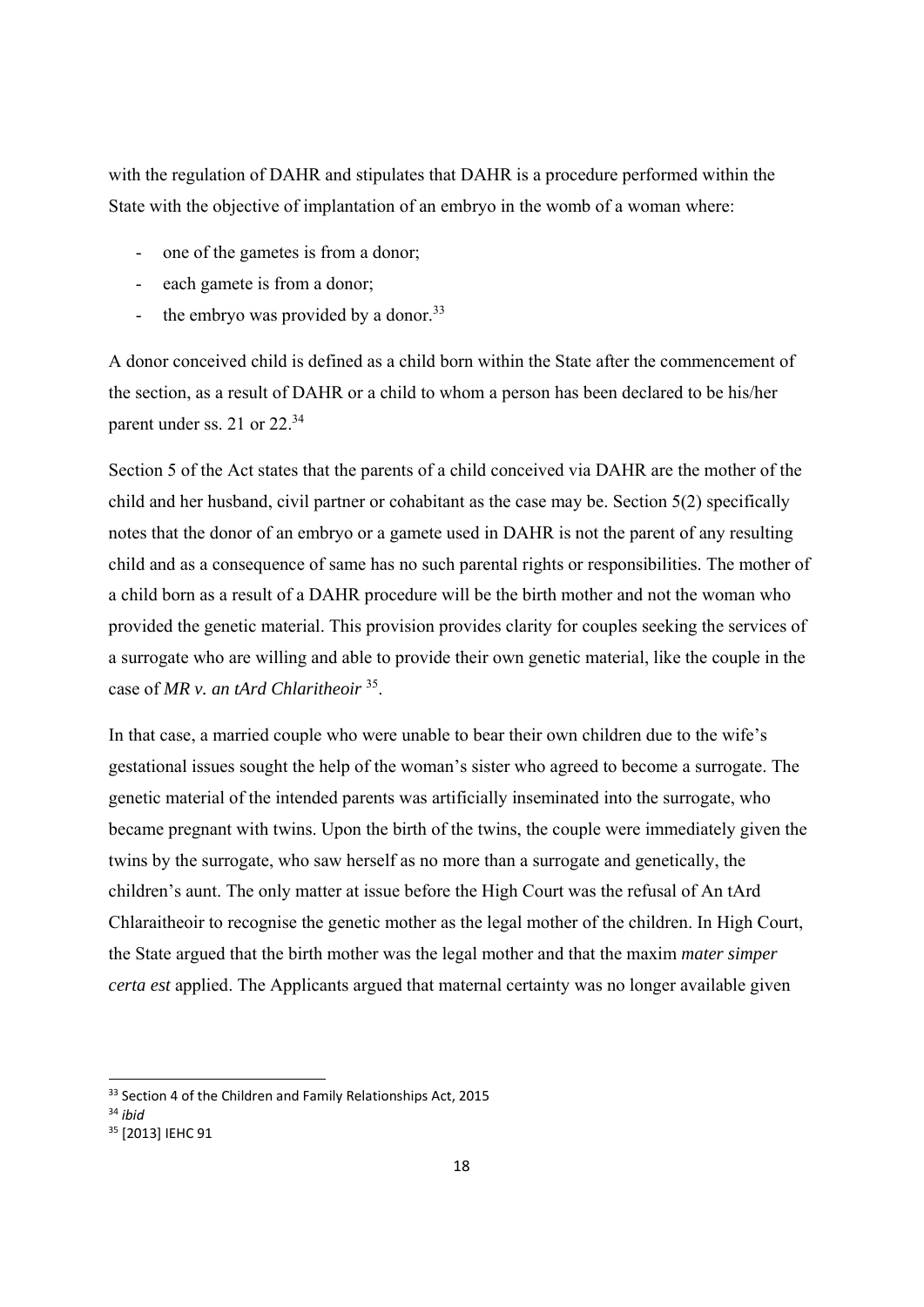the development of IVF. Abbott J in the High Court found in favour of the Applicant and declared the genetic mother to be the legal mother.

The case was appealed to the Supreme Court by the State. The Supreme Court upheld the appeal and found that the law remained unchanged to the extent that the gestational mother was indeed the legal mother until the legislature determined otherwise. Perhaps the most damning of the judgments given by the Supreme Court was that of Mr. Justice Hardiman where he stated that there was a "serious disconnect between what developments in science and medicine render possible on one hand and the state of law on the other".36 The legislature has now enacted the 2015 Act which deals with the issue of IVF and parentage arising from same. The parents of a child born via DAHR are the birth mother and her partner, if relevant. It is just a pity that the issue of surrogacy has yet to be addressed by the legislature in any meaningful manner.

One of the significant changes made by the 2015 Act is the prohibition of the use of anonymous egg and sperm donation. The Act deals extensively with consent to the use of donor sperm or eggs. In general, as per s.6 of the Act, a person consents where he/she has reached the age of 18 years, has received the information as detailed by s .7 of the Act and makes a declaration before any donation is made which is in writing, signed, dated and is witnessed. In addition, any donor must consent to his/her information being held and state that they are aware they are not the parent of any resulting child. Further, he/she must consent to the recording of their personal details on a Register of Information and understands that a child born as a result of DAHR may seek to contact the donor.

Section 7 of the Act sets out the information which must be provided to the donor before he/she provides any samples, these include:

- the donor is not the parent of any resulting child;
- the donor consents to their information being held;
- the donor understands that a child may seek to contact him/her
- it is desirable that the donor keeps his/her information updated on the Register;
- there is a right to revoke consent under section 8 of the Act.

<sup>&</sup>lt;sup>36</sup> Judgment 7<sup>th</sup> of November, 2014, pp. 2-3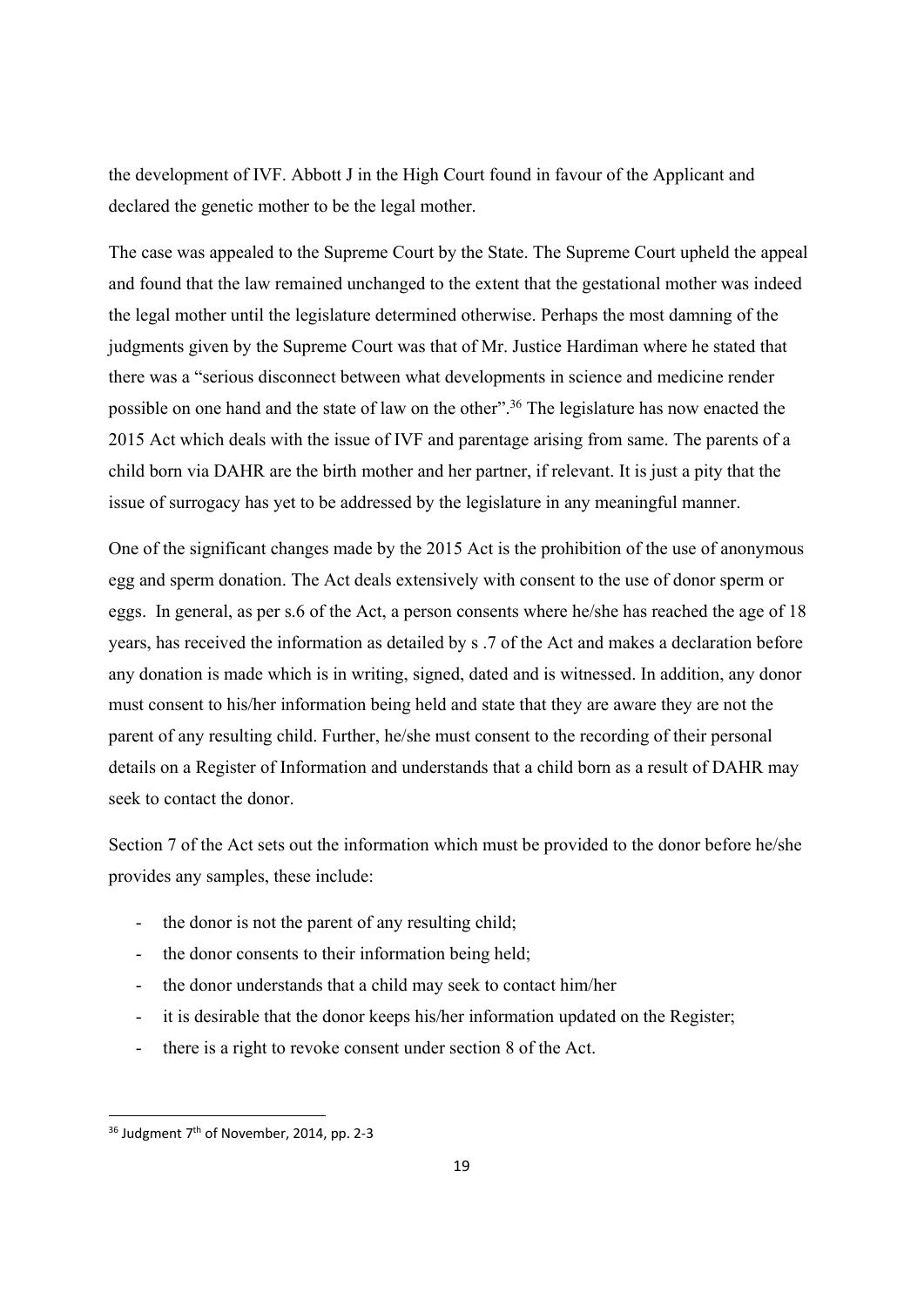However, the ban on anonymous donations provides serious issues for IVF clinics who are currently operating on the basis of being unregulated and thus using sperm and eggs from anonymous donors. It seems it was the existence of such clinics and the operations of same which led the legislature to provide for instances where the Act will act retrospectively for children born as a result of DAHR before the commencement of the s.20 of the Act. The Act makes provision for parents to seek declarations of parentage in respect of children born within the State and children born as a result of DAHR before s.20 comes into effect, where said DAHR procedure was performed either within the State or outside the State where it was legal in the State in which the procedure was performed. There is a caveat that the person(s) applying for a declaration pursuant to this section must have been the intended parent of the child at the time of the procedure.37In addition, the donor must have been anonymous and not the intending parent of the child.38

#### **Children born prior to s.20**

Parents can seek said declarations of parentage in the District Court or Circuit Court. In relation to the District Court, the mother and an intending parent can apply jointly to the court for a declaration of parentage. Where the child in question has reached the age of 18, he/she must be put on notice of the application and joined as a party to the proceedings. The application is brought by Notice of Motion and Grounding Affidavit with the affidavit stating that:

- 1. the child falls within the scope of section 20;
- 2. the Applicant was at the time referred to in section  $20(1)(c)$  an intended parent and;
- 3. he/she consents to the declaration being made.<sup>39</sup>

The court may direct that the papers are sent to the Attorney General and in deciding upon making the declaration, the court shall give the child an opportunity to make his/her views known to the court and have regard to said views with respect to the child's age and understanding.

 $37$  Section 20(1)(c) of the Children and Family Relationships Act, 2015

<sup>&</sup>lt;sup>38</sup> Section 20(1)(d) of the Children and Family Relationships Act, 2015

 $39$  As specified in section 21(4) of the Children and Family Relationships Act, 2015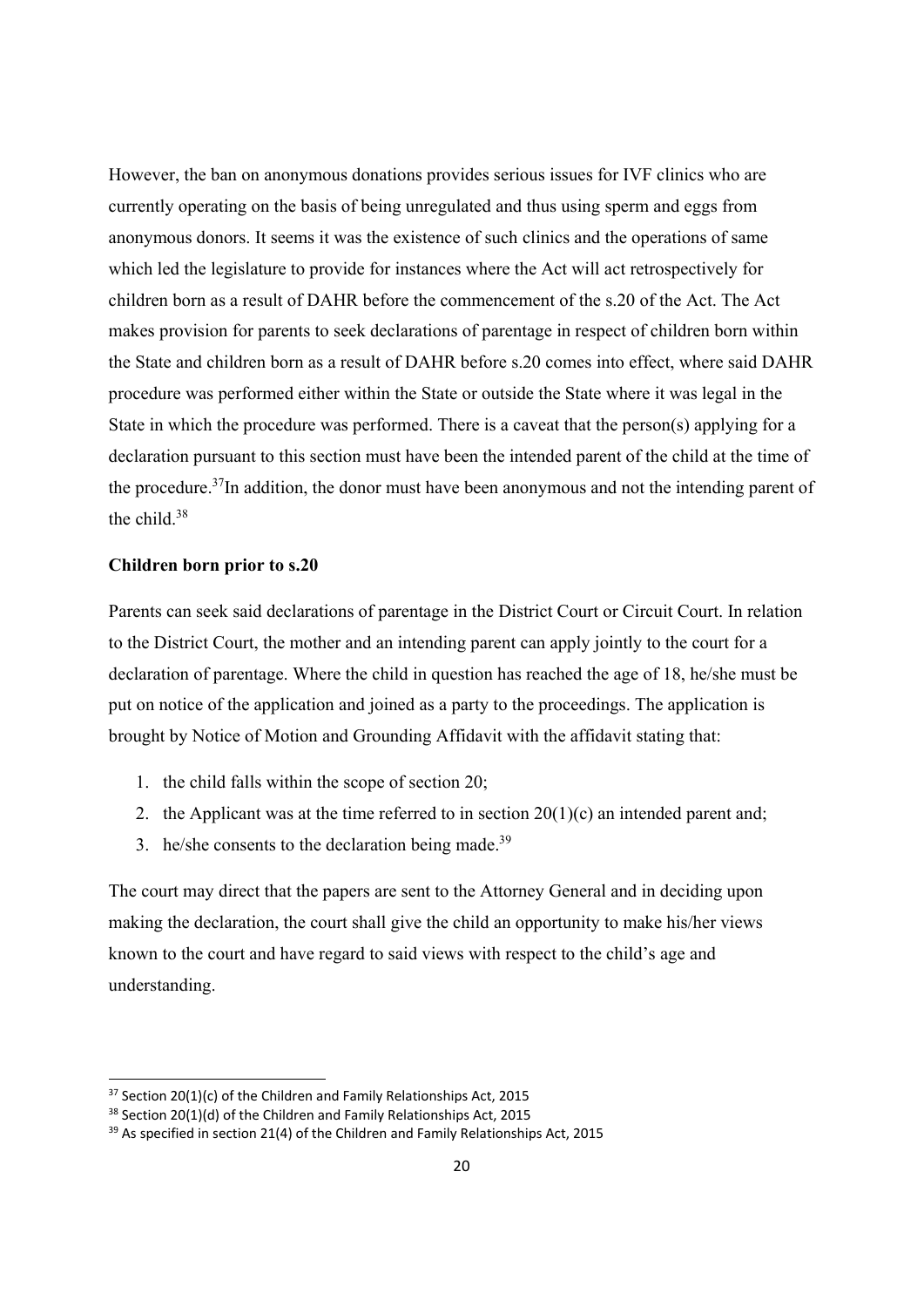An application can be made to the Circuit Court for a declaration as to parentage by, the child, mother of the child or the relevant person. Given that said application is not a joint application between the mother and the other intended parent, evidence is required that section 20 applies to the child in question and that the relevant person was the intended parent to said child.<sup>40</sup> It is for the applicant to prove on the balance of probabilities that the relevant person is the intended parent as per section 20(6) of the Act. However, the court will not make a declaration where it is satisfied that to do so would not be in the best interests of the child where he/she has not attained the age of 18 or where the making of such a declaration would be contrary to the interests of justice. The effect of such a declaration will be that the relevant person is deemed a parent under s.5 and that the donor of the genetic material is not the parent of the child and therefore has no parental rights or responsibilities.<sup>41</sup> Also, the declaration may have an effect on the succession rights of all parties concerned in bringing such an application.

## **The Regulation of IVF Clinics**

Part 3 of the Act deals with the regulation of DAHR clinics which to date remain unregulated. Any such clinic must now seek certain information from donors including their name, date of birth, nationality, contact details and the date of donation before the genetic material of said donor can be used.42 In addition, the person carrying out such a procedure must be a registered medical practitioner or a registered nurse. Similarly, the intending parents must provide their name, date of birth, address and contact details together with their consent and the express consent of their partner, if applicable. $43$ 

The use of anonymous donors is no longer permitted in Ireland.<sup>44</sup> The Act makes it an offence for a clinic to allow IVF treatment using genetic material of anonymous donors going forward. Failure to comply with said provisions could result in criminal sanctions being imposed by the

<sup>40</sup> See section 21(4) of the Children and Family Relationships Act, 2015

<sup>41</sup> See section 23 of the Children and Family Relationships Act, 2015

<sup>&</sup>lt;sup>42</sup> As per section 24(3) of the Children and Family Relationships Act, 2015.

<sup>43</sup> Section 25(3) of the Children and Family Relationships Act, 2015

<sup>44</sup> Section 26(1) of the Act states that "The operator of a DAHR facility shall not use or permit to be used in a DAHR procedure a gamete provided by a donor unless‐ (a) the gamete has been acquired in accordance with *section 24(1)*, and the donor of that gamete‐ (i) has consented under *section 6* to the use of the gamete in a DAHR procedure, or (ii) where the gamete is acquired from outside the State, has consented to the use of the gamete in a DAHR procedure, where that consent is substantially the same as that provided for in *section 6*."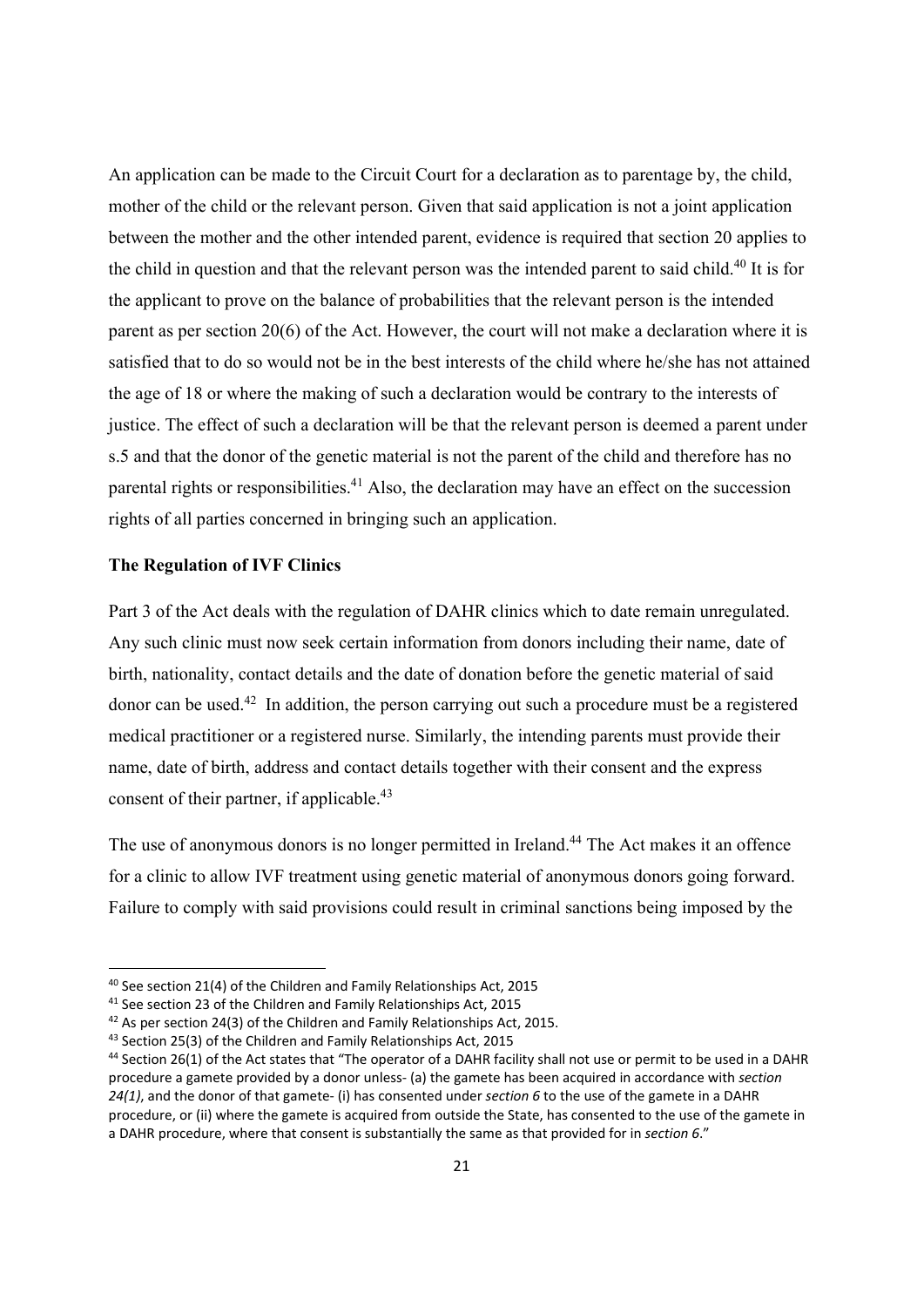court. Section 31 of the Act outlines a sanction of a fine or a maximum of 12 months imprisonment upon summary conviction and on indictment, a maximum fine of  $\epsilon$ 70,000 or a maximum of two years imprisonment or both. Given the possible criminal sanctions for those clinics allowing the continuing use of anonymous genetic material, the Minister for Justice has indicated that Parts 2 and 3 of the Act will not be commenced for a period of one year in order to given the IVF clinics an opportunity to make changes to their existing businesses so to comply with the new Act.

#### **The National Donor-Conceived Person Register**

Section 33 of the Act provides for the Minister for Health to establish and maintain a register to the known as the National Donor-Conceived Person Register (hereinafter referred to as 'the Register'). It will hold details of each child born as a result of DAHR. Each entry will contain the name, date of birth, address of the child, the details of the clinic, the parent's information and the donor's information. S.34 makes provision for a child over the age of 18 or for the parent of a child under the age of 18 to request information from said Register. Section 32(1) states that information other than the relevant donor's name, date of birth and contact details may be sought from the information recorded on the Register including the number of children born as a result of the genetic material donated by the donor with particular details pertaining to the child's sex and year of birth. The donor is also entitled to request such information if he so chooses.

If a child seeks the release of the aforementioned information from the Register under section 35(1) of the Act, the Minister shall notify the donor if a request is received from the child and release the information sought 12 weeks later to the child unless the donor sets out why the safety and well being of the donor/child or both requires the information not to be released. A person can appeal to the Circuit Court, if the release of said information is refused. An appeal must be entered within 21 days of the notification of the decision. Any such appeal will be heard *in –camera* and be made on notice to the Minister.

The Minister for Health will inform An tArd Chlaratheoir that there is information held on the National Register for each child born as a result of donor material. This will mean that where a child requests a copy of his/her birth certificate, he/she must be told that there is further information held about them, if the child is over the age of 18.